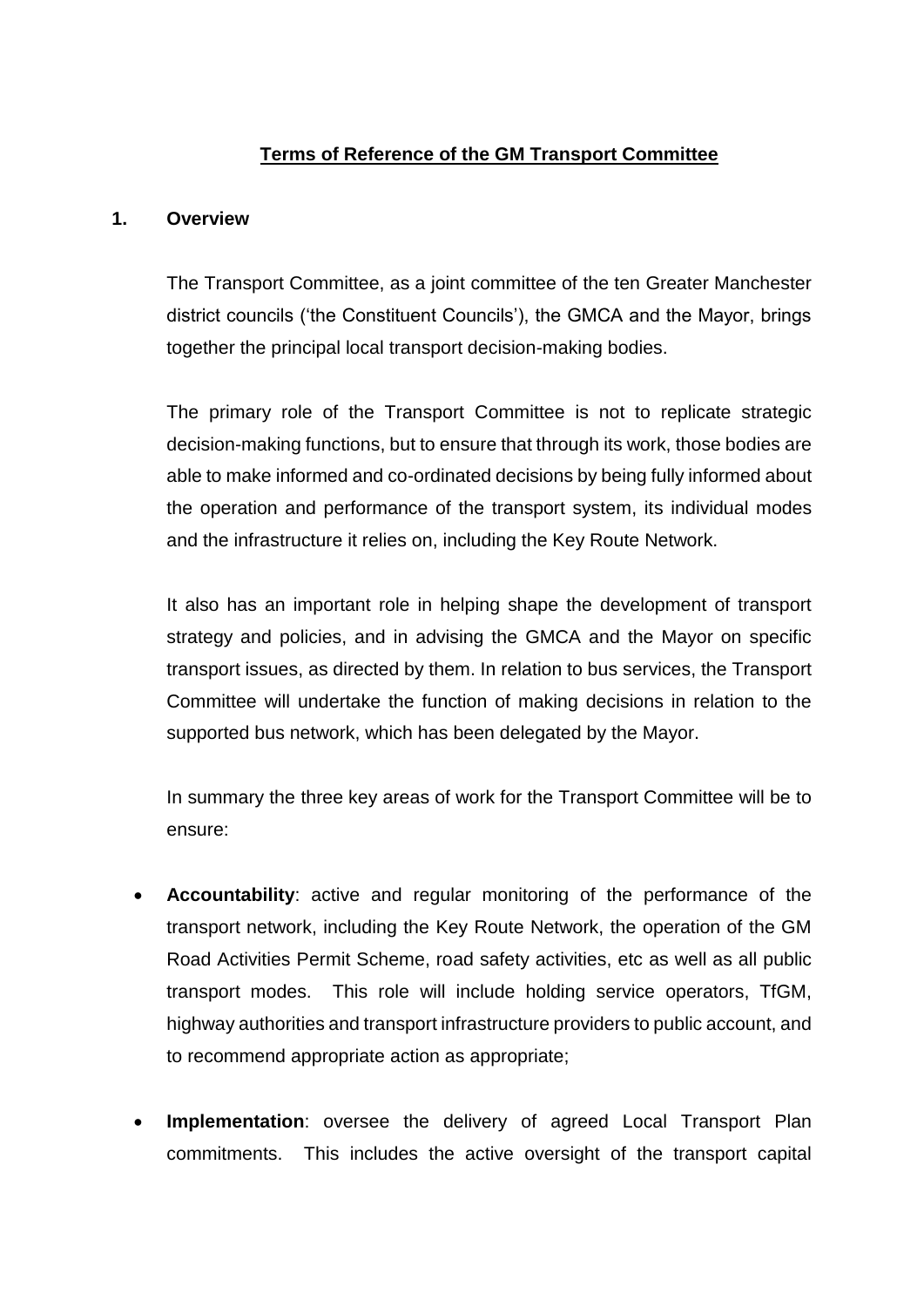programme, and decisions over supported bus services network to be made within the context of policy and budgets set by the Mayor and the GMCA as appropriate; and

 **Policy Development**: undertake policy development on specific issues, as may be directed by the Mayor and / or the GMCA.

# **2. Transport functions of the Greater Manchester Combined Authority ('GMCA') referred to the Transport Committee**

- 2.1 The following transport functions of the GMCA are not delegated but are referred by the GMCA or, as the case may be, the Mayor to the Transport Committee in order for the Transport Committee to make recommendations (where appropriate) to the GMCA or, as the case may be, the Mayor in respect of:
	- (a) Considering proposals by TfGM to promote or oppose any Bill in Parliament pursuant to Section 10(1)(xxix) of the Transport Act 1968; and
	- (b) Policy reviews and development on specific issues, undertaken by the Transport Committee on the direction of the Mayor and/or the GMCA.

# **3. Transport functions of the GMCA delegated to the Transport Committee**

3.1 The following transport functions of the GMCA are delegated by the GMCA or, as the case may be, the Mayor to the Transport Committee, subject to the Transport Committee exercising these functions in accordance with any transport policies of the GMCA and the Mayor, the Local Transport Plan and the agreed transport budget and borrowing limits (and without prejudice to the GMCA's or, as the case may be, the Mayor's right to discharge such functions directly):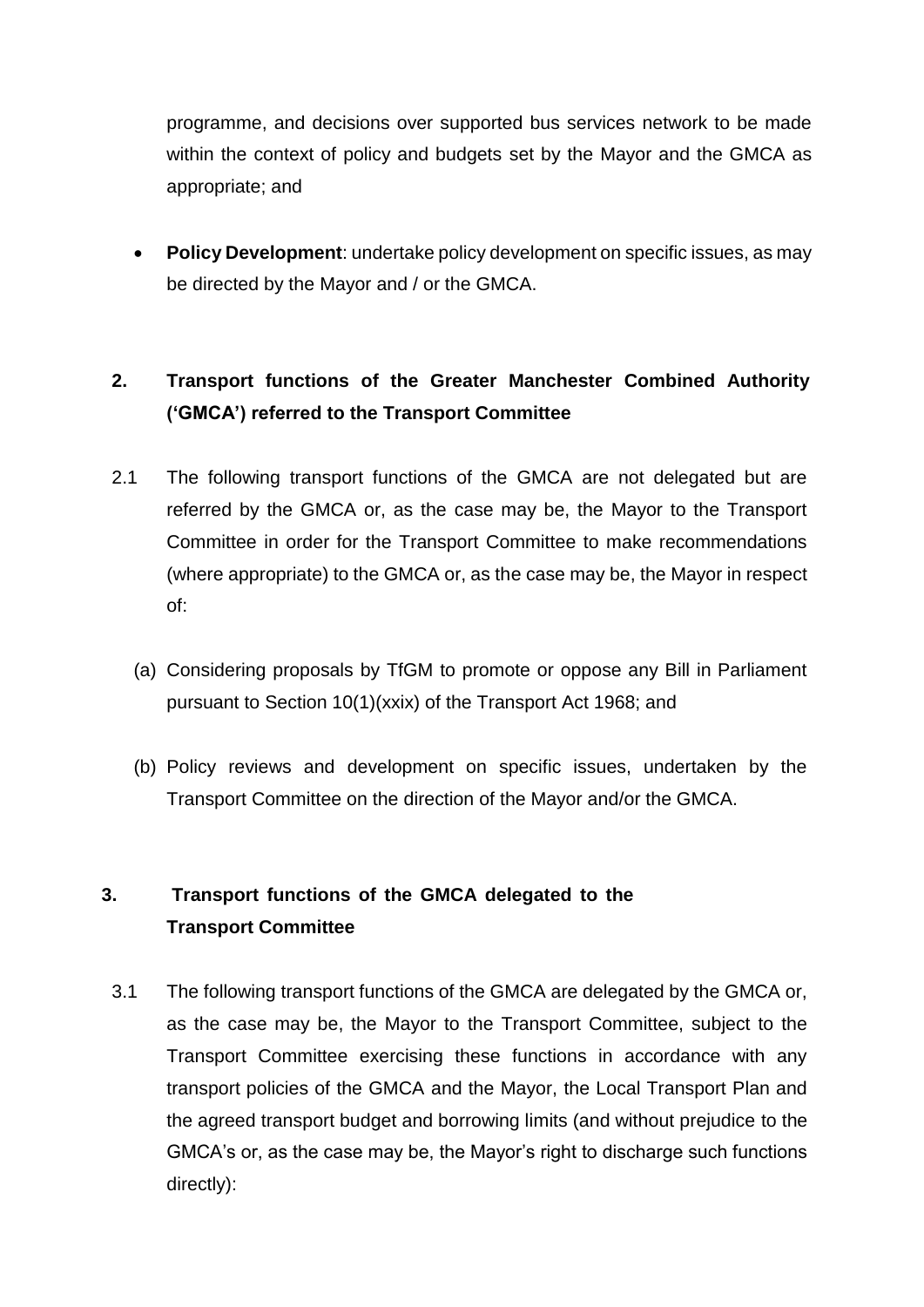- (a) Monitoring and overseeing the activities and performance of TfGM (and where appropriate recommending that the GMCA exercise the power pursuant to Section 15(6) of the Transport Act 1968 to give to TfGM such directions as appear to the Transport Committee to be appropriate to secure the observance of the rights of the GMCA);
- (b) Ensuring that the TfGM secures the provision of appropriate public passenger transport services pursuant to Section 9A(3) of the Transport Act 1968;
- (c) Considering what local bus information should be made available, and the way in which it should be made available pursuant to Sections 139 to143 of the Transport Act 2000;
- (d) Ensuring that the TfGM implements those actions delegated to it for promoting the economic, social and environmental well-being of Greater Manchester and its residents pursuant to Section 99 of the Local Transport Act 2008;
- (e) Monitoring performance against the Local Transport Plan and other transport policies of the Mayor and the GMCA;
- (f) Formulating, developing and monitoring procedures for public consultation on the GMCA's and the Mayor's transport policies;
- (g) Active promotion of Greater Manchester's transport and travel interests as set by the GMCA and the Mayor;
- (h) Determining the operation, performance, contract management and development of tendered bus services, bus stations/stops, and passenger transport services;
- (i) Determining the operation, performance and development of the GMCA's accessible transport provision pursuant to Sections 106(1) and 106(2) of the Transport Act 1985; and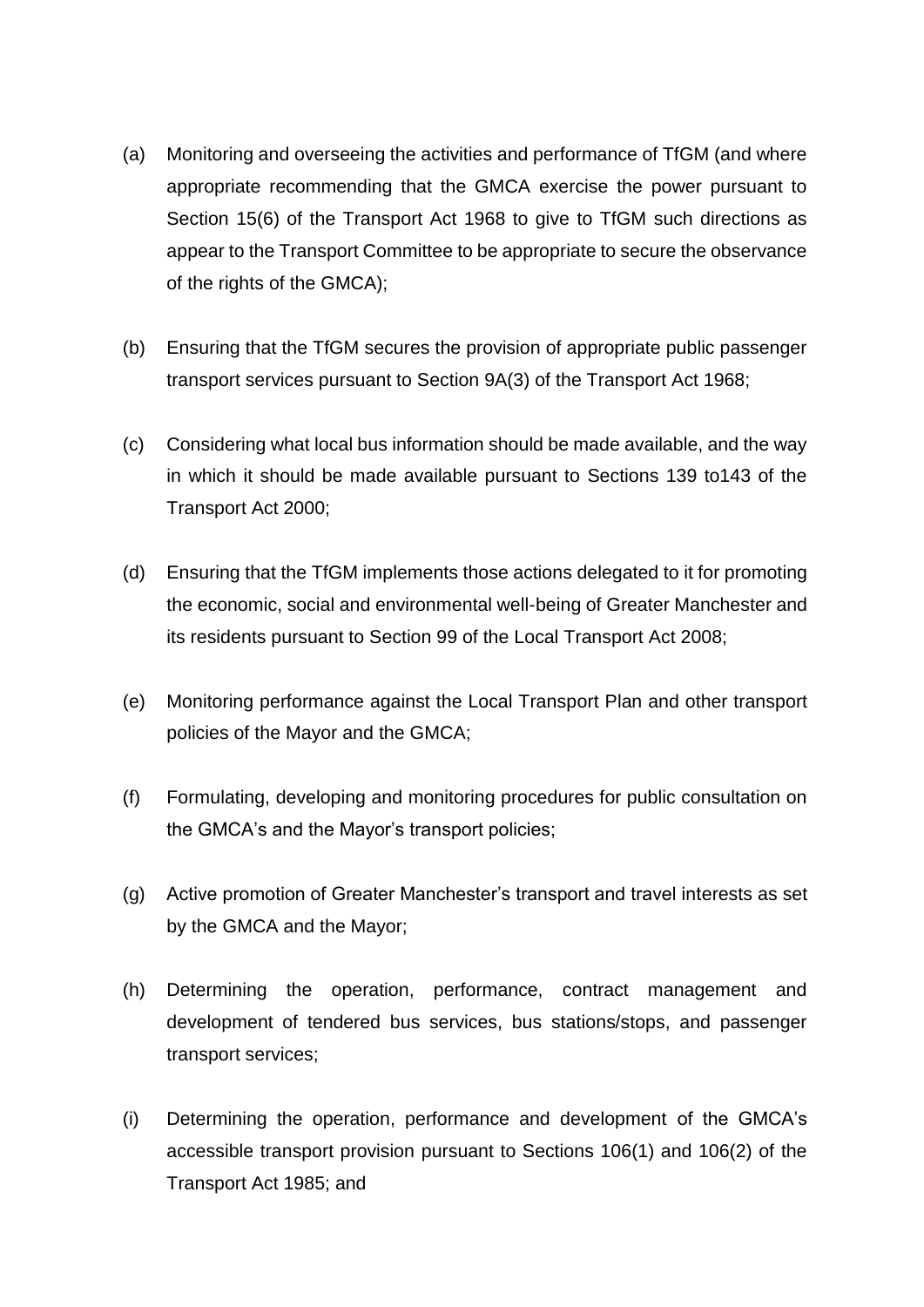- (j) Monitoring the operation and performance of Metrolink, bus and local rail services and initiating appropriate action, including making recommendations to the GMCA and/or the Mayor.
- 3.2. The following transport functions of the GMCA, which are delegated by the Constituent Councils to the GMCA, are sub-delegated by the GMCA to the Transport Committee, subject to the Transport Committee exercising these functions in accordance with any transport policies of the GMCA or the Mayor, the Local Transport Plan and the GMCA's agreed transport budget and borrowing limits:
	- (a) In respect of those functions:
	- (i) under section 23 of the Road Traffic Regulation Act 1984 (pedestrian crossings) so far as it relates to Pelican and Puffin crossings as defined by regulation 3(1) of the Zebra, Pelican and Puffin Crossings Regulations 1997; and
	- (ii) under section 65 (placing of traffic signs) of the Road Traffic Regulation Act 1984 so far as it relates to traffic signs that are traffic light signals where "traffic light signals" means a traffic sign of the size, colour and type prescribed by any of the following regulations of the Traffic Signs Regulations 2002:
	- Regulation 33 Light signals for the control of vehicular traffic standard form
	- Regulation 34 Green arrow light signals for the control of vehicular traffic
	- Regulation 37 Light signals for control of vehicular traffic entering or proceeding on motorways and all purpose dual carriageway
	- Regulation 39 Light signals to control traffic at level crossings etc.
	- Regulation 41 Light signals for the control of tramcars
	- Regulation 44 Light signals for lane control of Vehicular traffic
	- Regulation 45 Warning light signal for motorways and all-purpose dual carriageway roads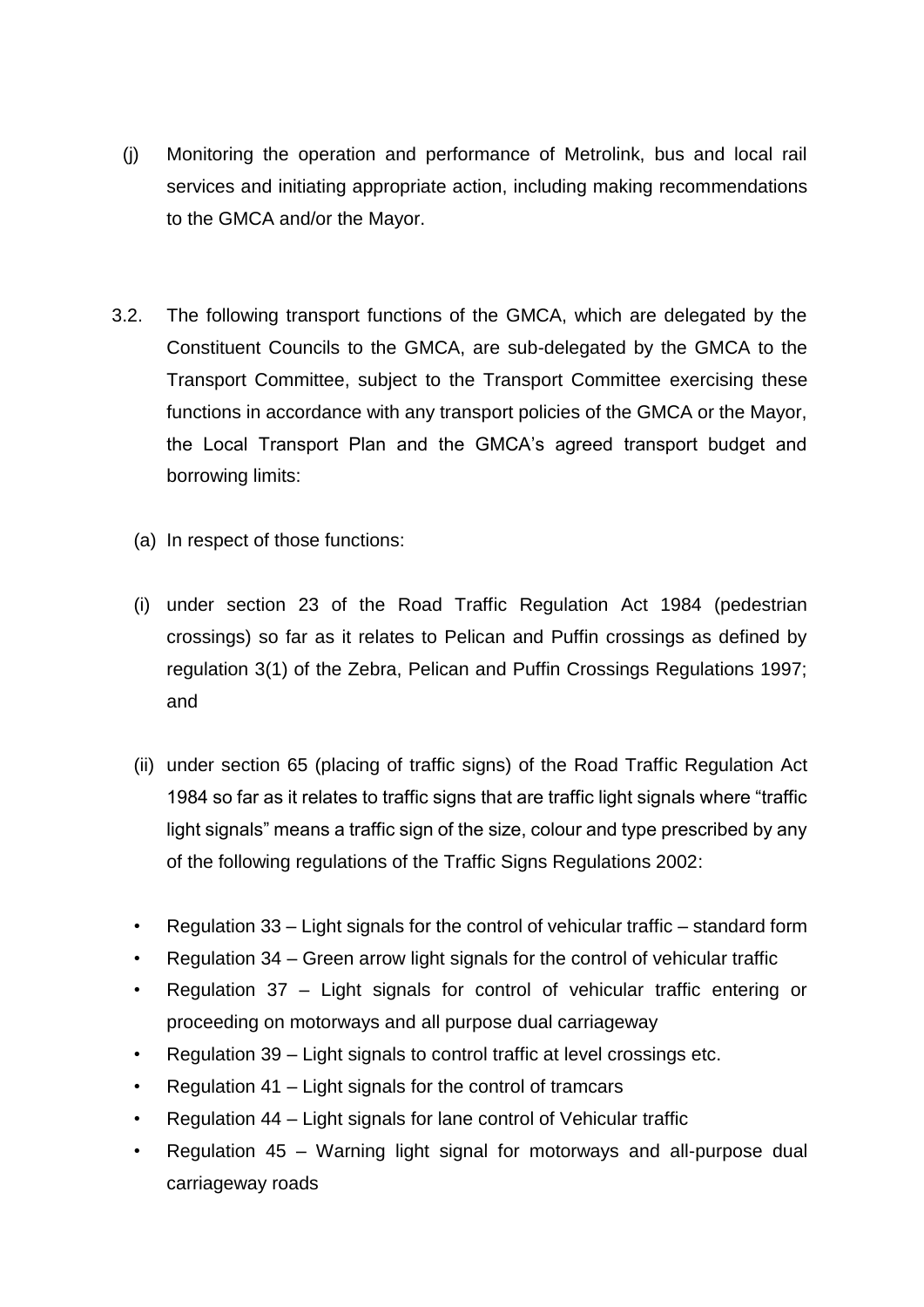- Regulation 46 Matrix signs for motorways and all purpose dual carriageway roads
- Regulation 47 Light signals at signal controlled pedestrian facilities
- Regulation 48 Light signals at equestrian crossings
- Regulation 49 Light signals at toucan crossings
- Regulation 52 Light signals for pedestrian traffic at level crossings

the GMCA delegates to the Transport Committee responsibility for:

(i) Making recommendations to the GMCA in respect of:

- the development of policies relating to the installation, maintenance, and management of Traffic Light Signals that take both strategic and local strategies and frameworks into account; and
- the GMCA's budget for Traffic Light Signals.
- (ii) Making arrangements for the discharge of the functions to be carried out in relation to Traffic Light Signals by TfGM.
- (iii) Monitoring and overseeing the activities and performance of TfGM in relation to the Traffic Light Signal function.
	- (b) In respect of those functions under section 2 of the Road Traffic Reduction Act 1997 ("the Transport Studies Function") the GMCA delegates to the Transport Committee responsibility for:
		- (i) Making recommendations to the GMCA in respect of:
	- producing and updating policies in respect of the Transport Studies Function which are consistent with the Greater Manchester Strategy, the GM Local Transport Plan objectives and GMCA's and the Constituent Council's budgets;
	- settling budgets in respect of the Transport Studies Function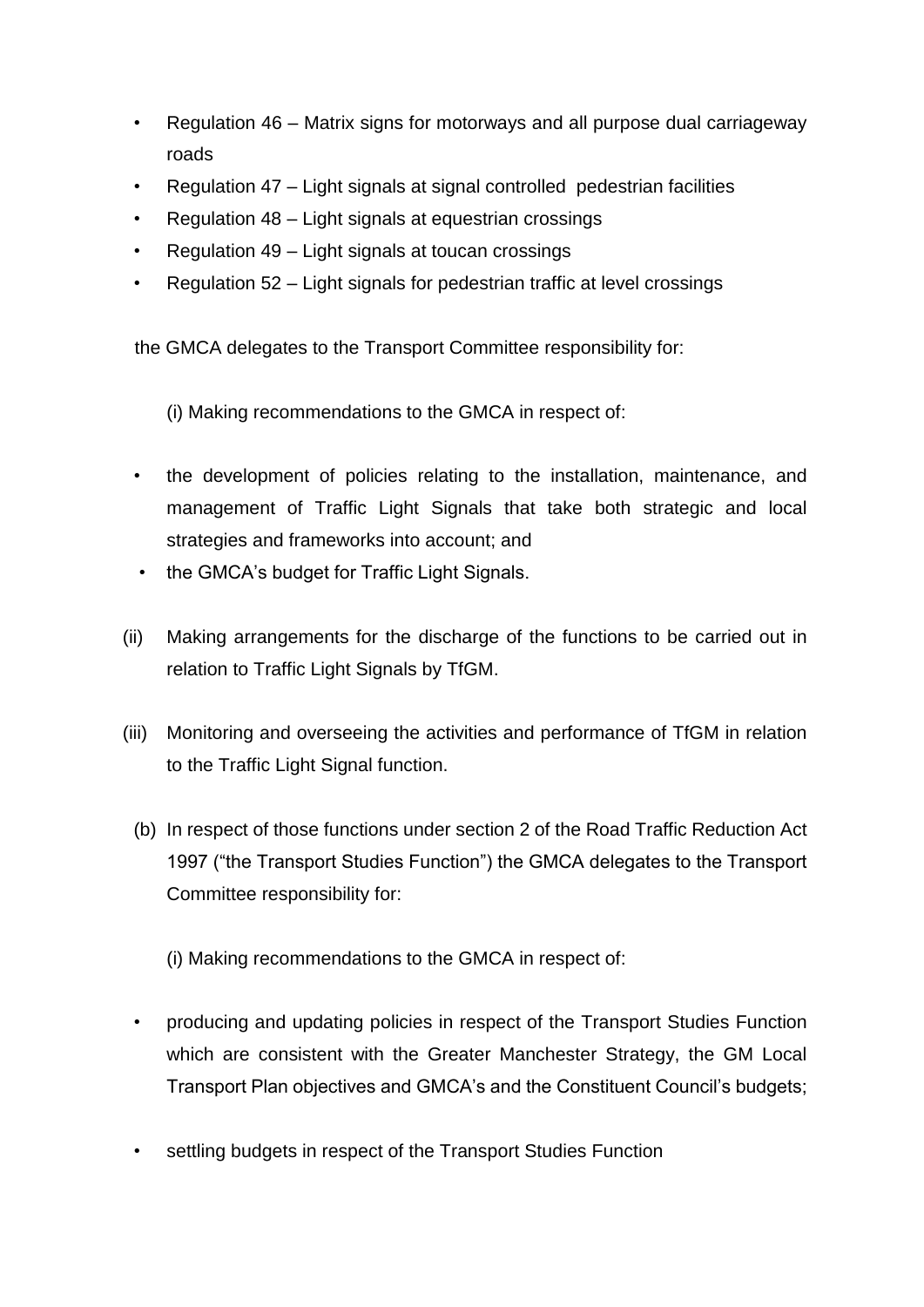- (ii) Making arrangements for the discharge of the functions to be carried out in relation to the Transport Studies Function by TfGM.
- (iii) Monitoring and overseeing the activities and performance of TfGM in relation to the Transport Studies Function.
- 3.3 In respect of functions under section 39 (2) and (3) of the Road Traffic Act 1988 ('the road safety function'), which may be exercised concurrently with Constituent Councils, the GMCA delegates to the Transport Committee responsibility for:
	- (a) Producing and developing policies in relation to the road safety function.
	- (b) Drawing up budgets in relation to the road safety function insofar as it is exercised by the TfGM. Determining the tasks to be carried out in relation to the road safety function by TfGM.
	- (c) Making recommendations to the GMCA and the Mayor in respect of the development of policies for the promotion and encouragement of safe transport to, from and within its area under s108 Transport Act 2000.
	- (d) Monitoring and overseeing the activities and performance of TfGM.

# **4. Transport functions of the Constituent Councils delegated directly to the Transport Committee**

- 4.1 The following transport related functions of the Constituent Councils will be delegated directly to the Transport Committee subject to the Transport Committee exercising these functions in accordance with any policies of the GMCA (as local transport authority), the Local Transport Plan and the terms of the delegation from the Constituent Councils:
	- (a) Carrying out actions to facilitate the performance by local traffic authorities of their duty to manage their road traffic on their on their own roads and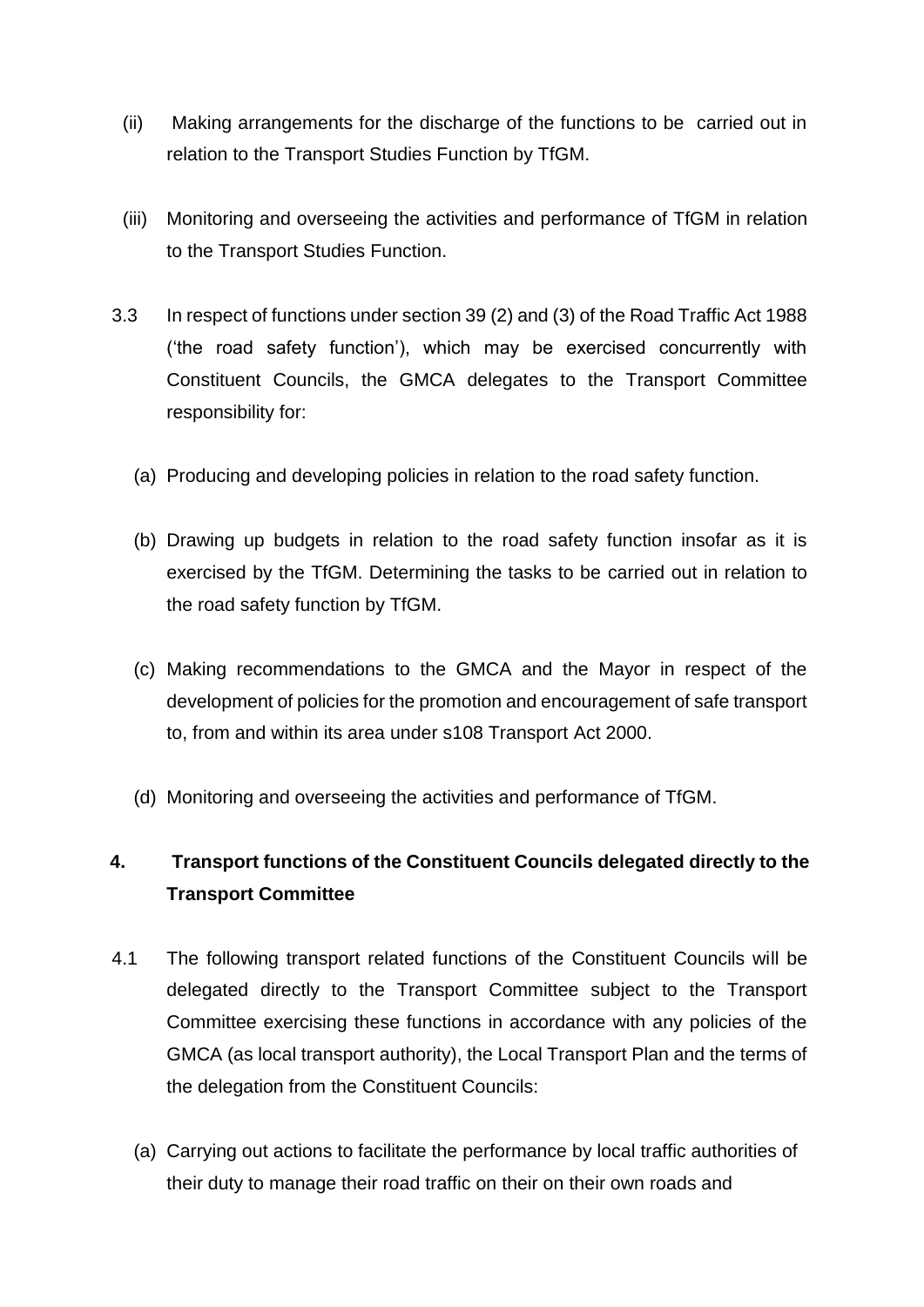facilitating the same on other local authorities' roads pursuant to Sections 16 and 17 (except for sub-sections 17 (2) and (3)) of the Traffic Management Act 2004, including in particular –

- (i) establishing processes for identifying things (including future occurrences) which are causing or have the potential to cause road congestion or other disruption to the movement of traffic on the road network;
- (ii) determining specific policies and objectives in relation to strategic roads;
- (iii) monitoring the effectiveness of traffic authorities in managing their road network.
	- (b) Preparing and carrying out a programme of measures designed to promote road safety, including carrying out road safety studies, studies into accidents, accident prevention campaigns, the dissemination of information and advice relating to the use of roads and arranging for the giving of practical training to road users pursuant to Sections 39(2) and 39(3)(a) and (b) of the Road Traffic Act 1988.

# **5. GM Transport Committee – Other Provisions**

5.1 The GM Transport Committee may establish sub-committees.

5.2 When establishing a sub-committee, the GM Transport Committee will determine -

- (i) the terms of reference of the sub-committee
- (ii) the size and membership of the sub-committee
- (iii) the Chair (and Vice-Chair, if any) of the sub-committee
- (iv) any delegated powers of the sub-committee

(v) the period (where appropriate) for which the sub-committee will remain constituted.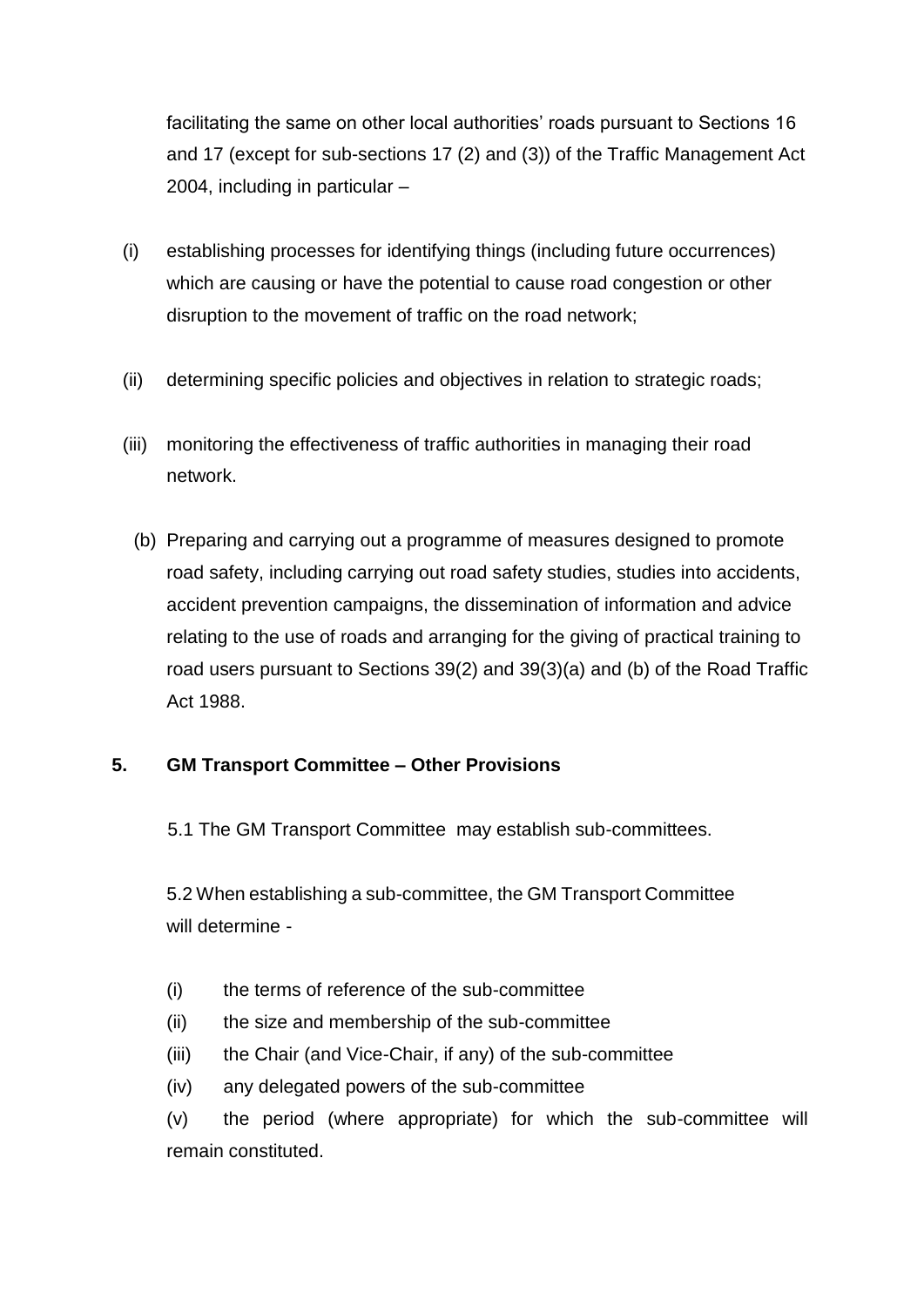- 5.3 Appointments to sub-committees will be made in accordance with the principles of political balance set out in Section 15(5) of the LGHA 1989.
- 5.4 The GM Transport Committee and any sub-committee of the GM Transport Committee may, in respect of a function delegated to the GM Transport Committee by the GMCA under the GM Transport Committee Terms of Reference arrange for its discharge by an officer of one of the Constituent Councils or by TfGM.
- 5.5 The GM Transport Committee and any sub-committee of the GM Transport Committee may, in respect of a Mayoral Transport Function listed in Schedule 2 of the GMCA Transport Order which the Mayor has delegated to the GM Transport Committee under the GM Transport Committee Terms of Reference arrange for its discharge by an officer of one of the Constituent Councils or by TfGM.
- 5.6 The GM Transport Committee and any sub-committee of the GM Transport Committee may, in respect of a function delegated to them by the Constituent Councils under the GM Transport Committee Terms of Reference, arrange for its discharge by an officer of one of the Constituent Councils and may enter into agreements with TfGM for the provision of services by TfGM.
- 5.7 The GM Transport Committee will establish a scheme of delegation to subcommittees and officers and will review the scheme annually.
- 5.8 The GM Transport Committee will conduct its business in accordance with this Agreement, including the Rules of Procedure set out in Schedule 1.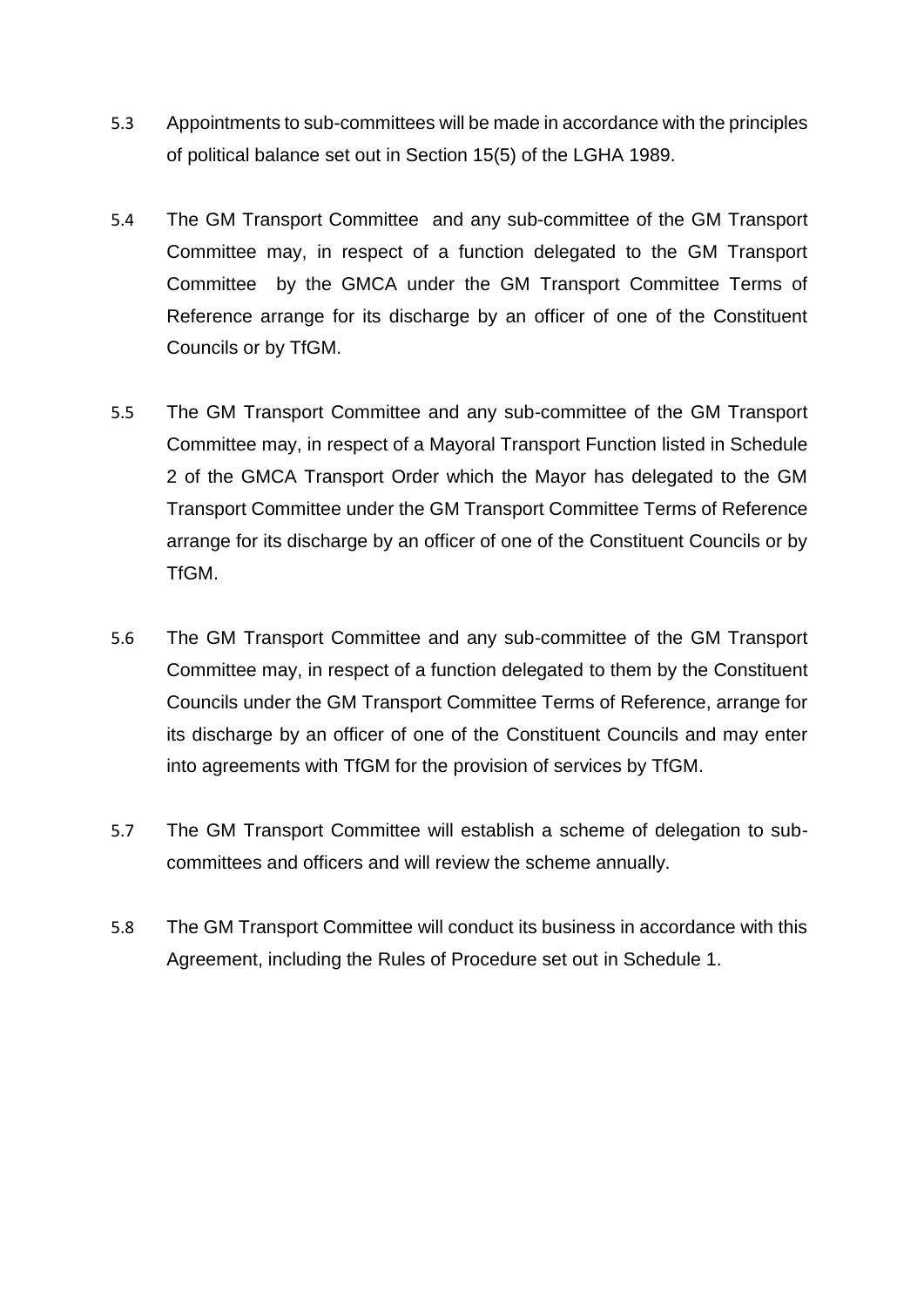#### SCHEDULE 1

# **GM Transport Committee**

# **Rules of Procedure**

# *1. Interpretation, Suspension and Variation/Revocation of Rules of Procedure*

- 1.1 The ruling of the Chair on the interpretation of these Rules in relation to all questions of order and matters arising in debate shall be final.
- 1.2 References in these Rules to the "Chair" means the member of the GM Transport Committee for the time being presiding at the meeting of the GM Transport Committee , and a meeting of the GM Transport Committee. References in these Rules to the "Secretary" means the officer of the GMCA who is appointed to discharge the role of the Secretary to the GM Transport Committee.
- 1.3 These Rules shall apply to the GM Transport Committee and any Sub Committee of the GM Transport Committee, and any reference to the GM Transport Committee shall accordingly include reference to a Sub Committee of the GM Transport Committee.
- 1.4\* Except for those provisions which accord with the provisions of the Local Government Acts (and which are indicated with an asterisk \*) any Rule may be suspended at a meeting of the GM Transport Committee with the consent of the majority of the whole number of members of the GM Transport Committee but not otherwise.
- 1.5\* These Rules (except for those Rules marked with asterisk\*) may be varied or revoked by a decision of a two-thirds majority of the GM Transport Committee and any motion to vary or revoke any of these Rules shall, when proposed and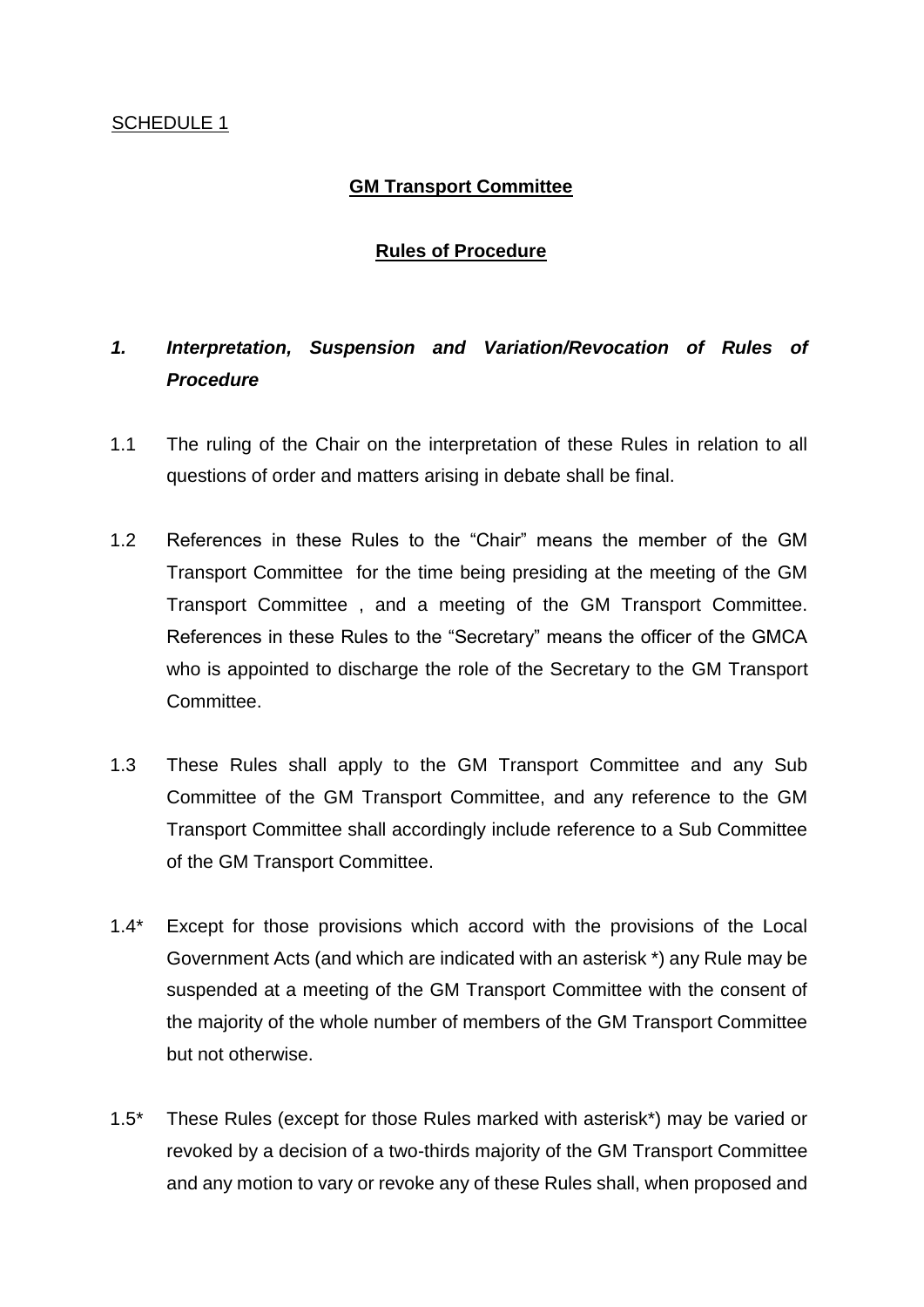seconded, stand adjourned without discussion to the next ordinary meeting of the GM Transport Committee which shall determine the matter having considered a report of the secretary to the GM Transport Committee on the proposed variation or revocation.

## *2. Chair and Vice-Chairs*

- 2.1<sup>\*</sup> The Chair of the GM Transport Committee will be appointed annually by the Mayor from among its members and shall, unless they resign, cease to be members of the GM Transport Committee or become disqualified, act until their successor becomes entitled to act as Chair.
	- 2.2\* The appointment of the Chair, for recommendation to the Mayor shall be the first business transacted at the Annual Meeting of the GM Transport Committee.
- 2.3\* On a vacancy arising in the office of Chair for whatever reason, the GM Transport Committee shall recommend an appointment to fill the vacancy at the next ordinary meeting of the GM Transport Committee held after the date on which the vacancy occurs, or, if that meeting is held within 14 days after that date, then not later than the next following meeting. The member appointed shall hold such office for the remainder of the year in which such vacancy occurred.

#### **3. Meetings**

- 3.1\* The Annual Meeting of the GM Transport Committee shall be held in June or the month after local elections on a date and at a time determined by the GM Transport Committee.
- 3.2\* Ordinary meetings of the GM Transport Committee TfGMC for the transaction of general business shall be held on such dates and at such times as the GM Transport Committee shall determine.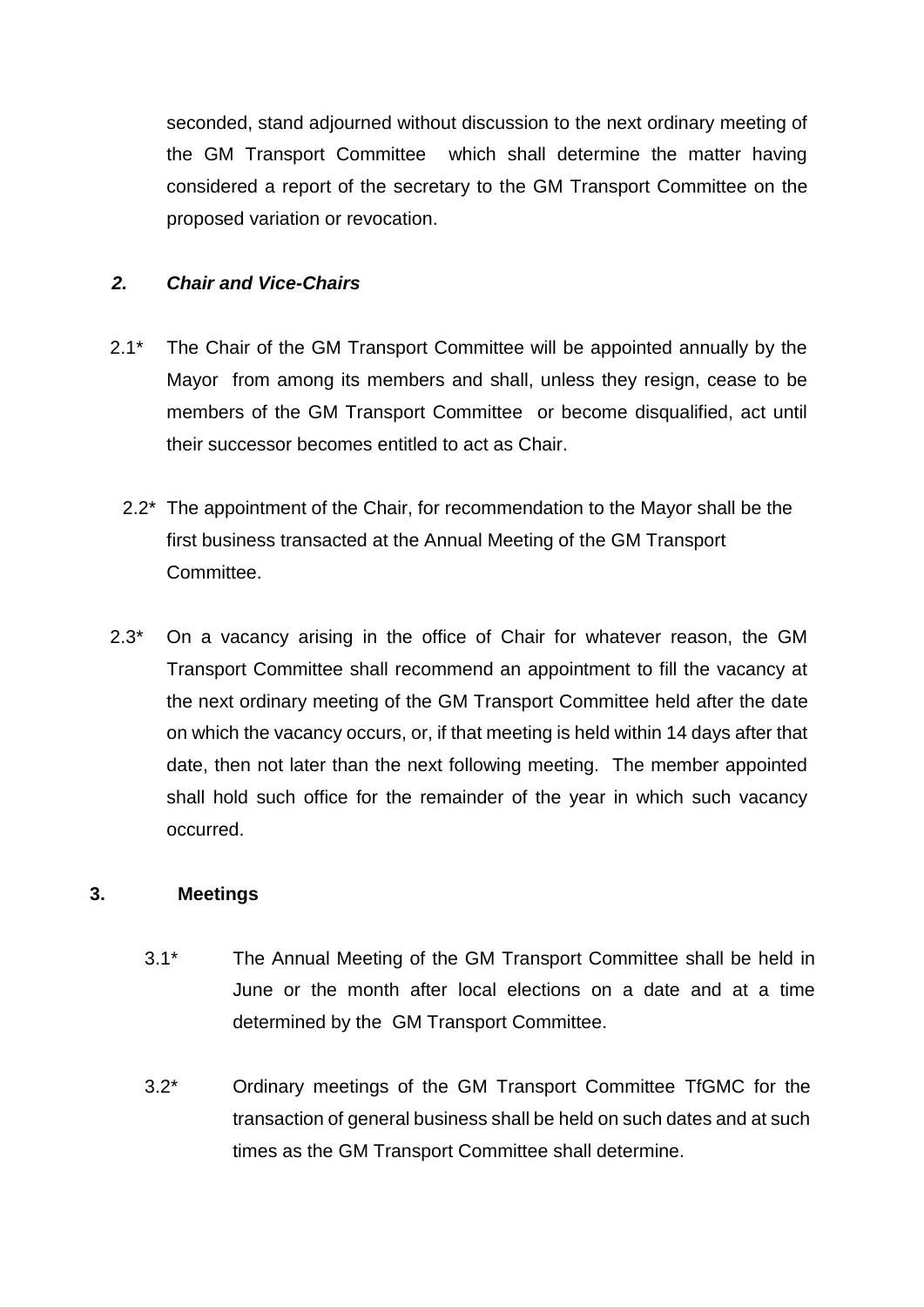3.3\* An Extraordinary Meeting of the GM Transport Committee may be called at any time by the Chair .

## **4.** *Notice of Meetings*

- 4.1 At least five clear days before a meeting of the GM Transport Committee or one of its Sub Committees:
	- (a) notice of the time and place of the intended meeting shall be published by the Secretary and posted at Churchgate House, Oxford Street, Manchester, M1 6EU; and
	- (b) a summons to attend the meeting, specifying an agenda for the meeting, shall be sent by electronic email to the usual email address of each member of the GM Transport Committee, or any other email address notified to notified to the Secretary by a member of the GM Transport Committee.
- 4.2\* Lack of service on a member of the GM Transport Committee of the summons shall not affect the validity of a meeting of the GM Transport Committee.
- 4.3\* A member of the GM Transport Committee may require a particular item of business, including any motion, which is relevant to the powers of the GM Transport Committee, to be discussed at an ordinary meeting of the GM Transport Committee subject to at least eight clear days notice of such intention being given to the Secretary in writing, signed by the member concerned and specifying the business to be discussed. The Secretary shall set out in the agenda for each meeting of the GM Transport Committee the items of business requested by members (if any) in the order in which they have been received, unless the member concerned has given prior written notice to the Secretary prior to the issue of the agenda for the meeting, for it to be withdrawn. If the member concerned is not present at the meeting when an item of which they have given notice comes up for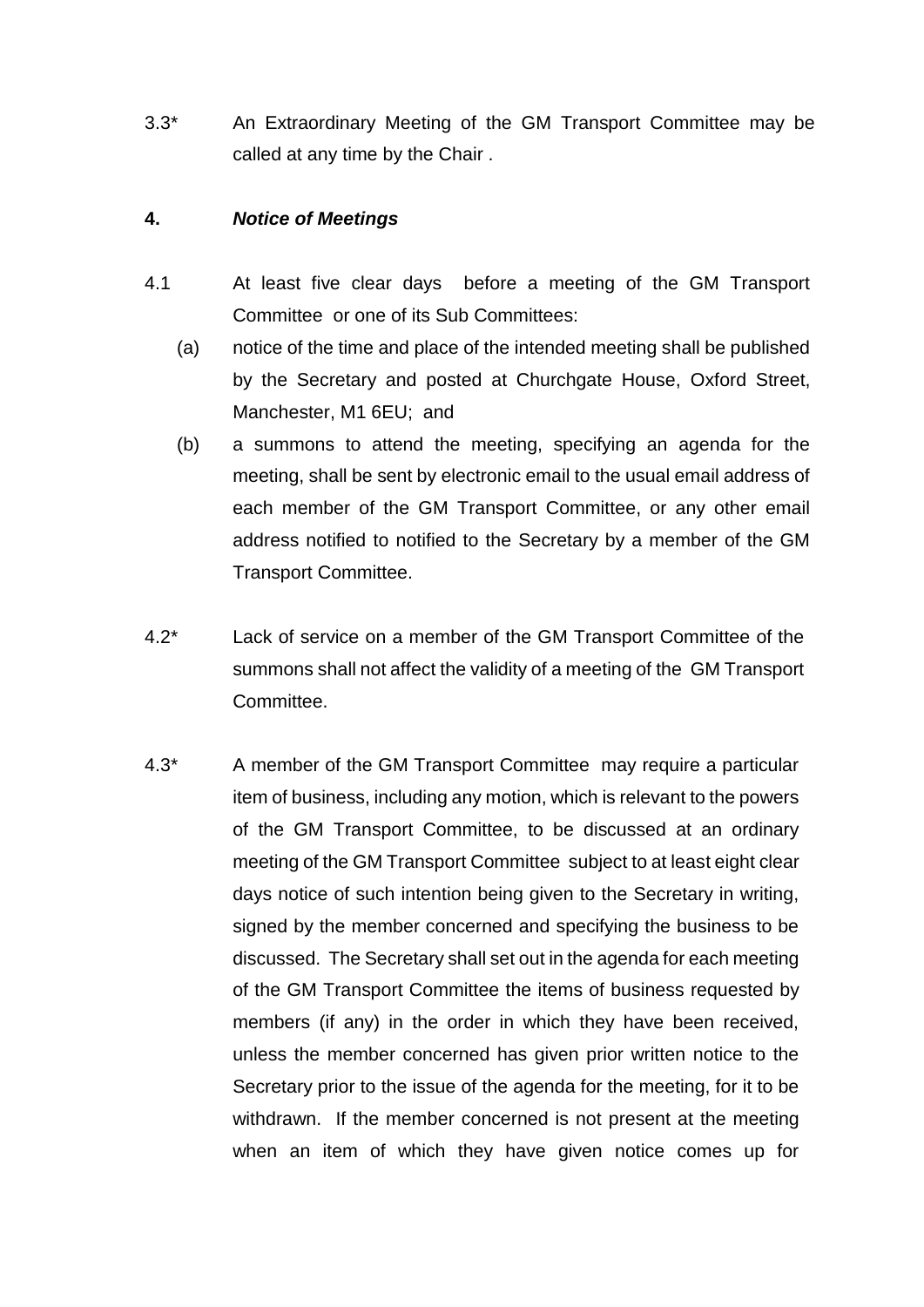discussion, this item shall, unless the GM Transport Committee decides otherwise, be treated as withdrawn. A member shall not have more than one item of business, or motion, standing in their name to be discussed at any meeting of the GM Transport Committee.

- 4.4 No motion by way of notice to rescind any resolution which has been passed within the preceding six months, nor any motion by way of notice to the same effect as any motion which has been negatived within the preceding six months, shall be in order, unless the notice thereof shall have been given in time for inclusion on the agenda for the meeting, in accordance with paragraph 4.3 above, and the notice shall have been signed by four other members in addition to the member who is to propose the motion.
- 4.5\* Except in the case of business required by these Rules to be transacted at a meeting of the GM Transport Committee, and other business brought before the meeting as a matter of urgency, and of which the Secretary shall have prior notice and which the Chair considers should be discussed at the meeting, no business shall be transacted at a meeting of the GM Transport Committee other than that specified in the agenda for the meeting.

# *5. Chair of Meeting*

5.1\* At each meeting of the GM Transport Committee the Chair, if present, shall preside.

- 5.2\* If the Chair is absent from a meeting of the TfGMC, the Secretary shall invite the members present to elect a member to preside for the duration of the meeting or until such time as the Chair joins the meeting.
- 5.3 Any power or function of the Chair in relation to the conduct of a meeting shall be exercised by the person presiding at the meeting.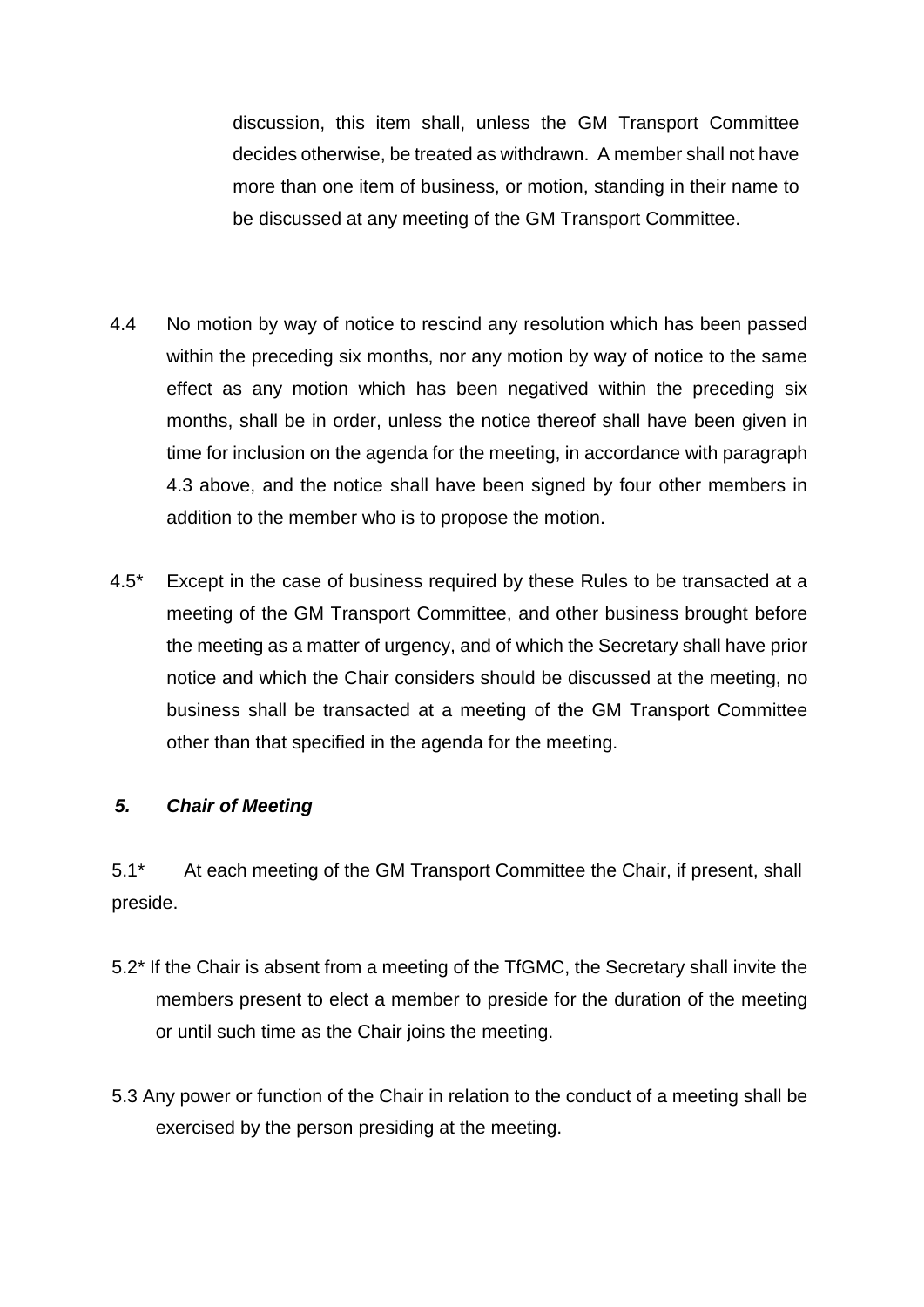#### *6. Quorum*

- 6.1\* No business shall be transacted at any meeting of the full GM Transport Committee unless at least 8 of the members are present).
- 6.2\* The quorum for any meeting of a Sub Committee of the GM Transport Committee shall be one third of the membership of that body.
- 6.3 If at the time for which a meeting is called, and for 15 minutes thereafter, a quorum is not present, then no meeting shall take place.
- 6.4 If during any meeting of the GM Transport Committee the Chair, after counting the number of members present, declares that there is not a quorum present, the meeting shall stand adjourned to a time fixed by the Chair. If there is no quorum and the Chair does not fix a time for the reconvened meeting, the meeting shall stand adjourned to the next ordinary meeting of the GM Transport Committee.

# *7. Order of Business*

- 7.1 At every meeting of the GM Transport Committee the order of business shall be to select a person to preside if the Chair is absent and thereafter shall be in accordance with the order specified in the agenda for the meeting, except that such order may be varied -
	- (a) by the Chair at his/her discretion, or
- (b) on a request agreed to by the GM Transport Committee .
- 7.2 The Chair may bring before the GM Transport Committee at their discretion any matter that they consider appropriate to bring before the GM Transport Committee as a matter of urgency.

# *8. Submission of Sub Committee Proceedings*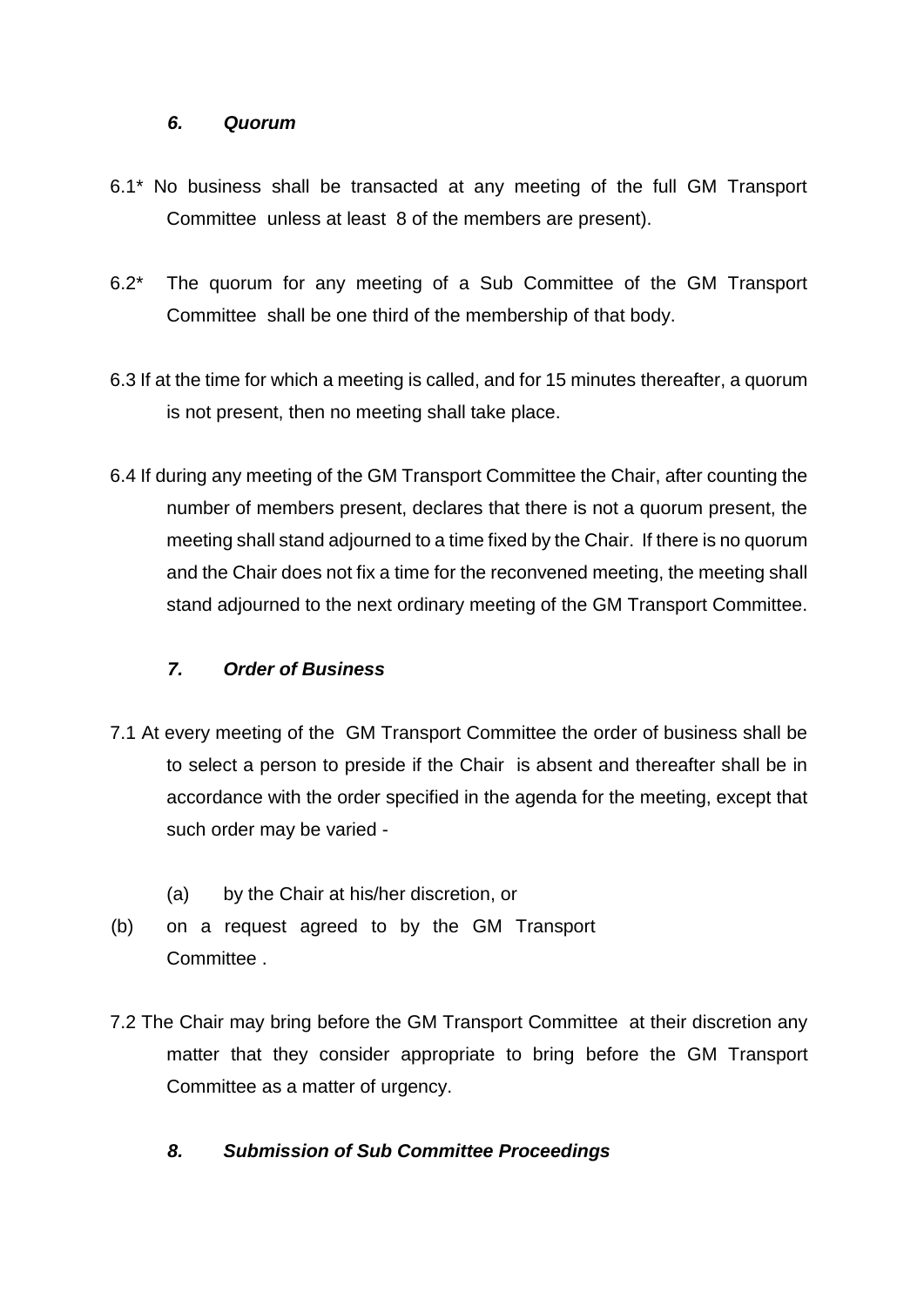- 8.1 Except where a Sub Committee appointed by the GM Transport Committee is acting under delegated authority, the Minutes of the proceedings of each of the GM Transport Committee's Sub Committees shall be submitted to the GM Transport Committee for confirmation. Confirmation by the GM Transport Committee of those Minutes shall constitute approval of the proceedings of those Sub Committees.
- 8.2 The Chair of a Sub Committee, or other member of the Sub Committee acting in their place, shall deal with matters arising during any debate on the proceedings of the Sub Committee.
- 8.3 A Chair of a Sub Committee, or other member of the Sub Committee acting in their place, may, with the consent of the GM Transport Committee, withdraw any item on the Minutes of that Sub Committee, or correct any factual inaccuracy, which might otherwise result in the GM Transport Committee being misinformed on any item in the Sub Committee's Minutes.
- 8.4 When considering the Minutes of the proceedings, no motion or amendment shall be made or proposed, or any discussion allowed upon any matter which, although within the province of the Sub Committee, does not appear in the Minutes of the proceedings.

#### **9.** *Rules of Debate*

#### *Motions*

- 9.1 A Motion (or amendment) shall not be discussed unless it has been proposed and seconded. It shall, if required by the Chair, be put in writing and handed to the Chair, who shall determine whether it is in order before it is further discussed or put to the meeting.
- 9.2 A member when seconding a Motion or amendment may, if they then declare their intention to do so, reserve their speech until a later period of the debate. No member may, except at the discretion of the Chair, address the GM Transport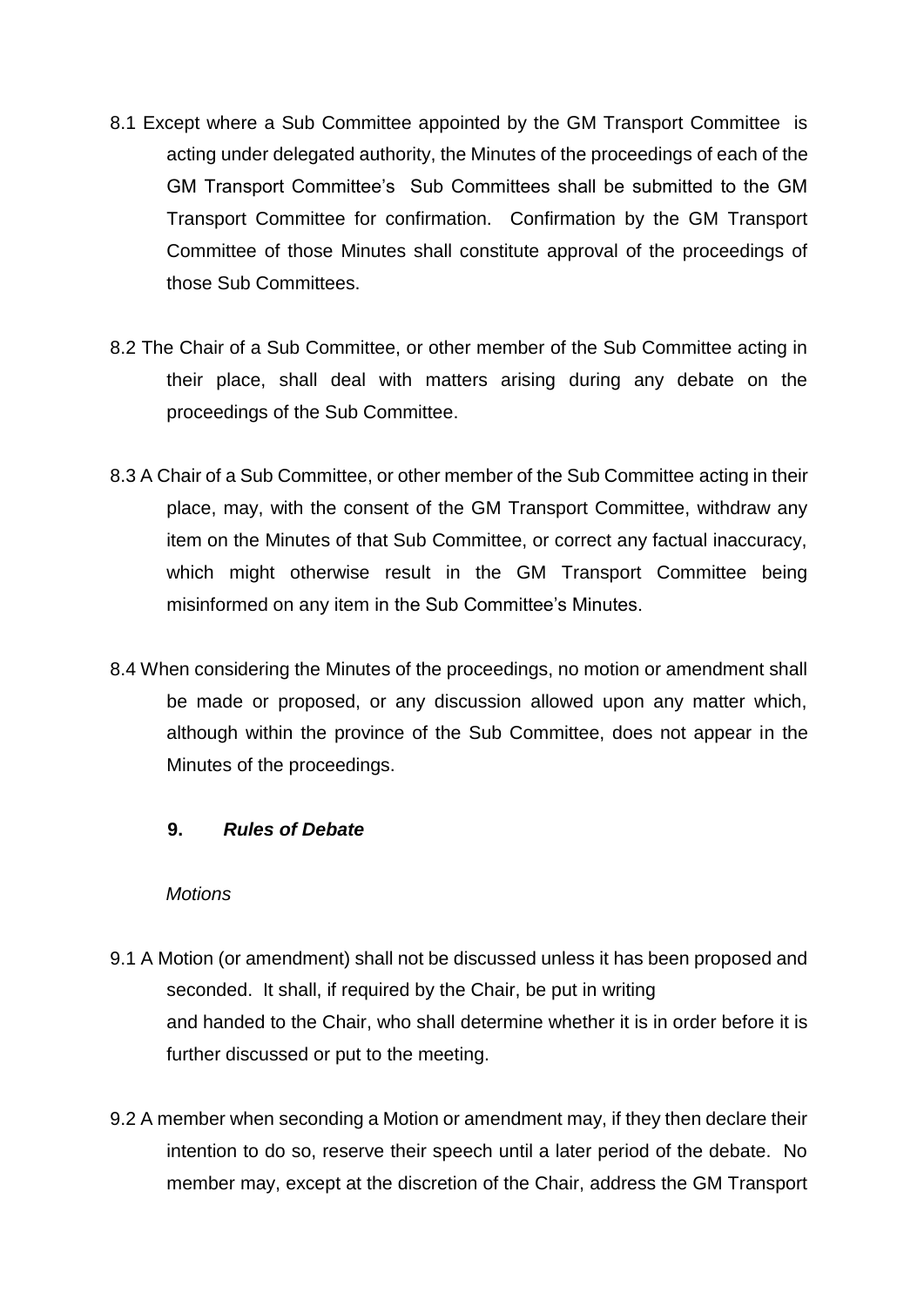Committee more than once on any Motion. The mover of the original Motion may reply but shall confine such reply to answering previous speakers and shall not introduce any new matter into the debate. After the reply the question shall be put forthwith.

- 9.3 A member when speaking shall address the Chair. If two or more members signify their desire to speak, the Chair shall call on one to speak: the other or others shall then remain silent. While a member is speaking no other member shall intervene unless to raise a point of order or by way of personal explanation.
- 9.4 A member shall direct his/her speech to the question under discussion or to a personal explanation or to a point of order. No speech shall exceed five minutes except by consent of the Chair.

#### *Amendments to Motions*

- 9.5 An amendment shall be relevant to the Motion and shall be either:-
- (a) to refer a subject of debate to a Sub Committee for consideration or reconsideration: or
- (b) (i) to leave out words from the Motion:
- (ii) to leave out words from, and insert or add others to, the Motion:
- (iii) to insert words in, or add words to, the Motion:

but such omission, insertion or addition of words shall not have the effect of negating the Motion before the GM Transport Committee.

- 9.6 Only one amendment may be moved and discussed at a time and no further amendment shall be moved until the amendment under discussion has been disposed of. The mover of an amendment shall read the same before speaking to it.
- 9.7 If an amendment is negated, other amendments may be moved on the original Motion. If an amendment is carried, the Motion as amended shall take the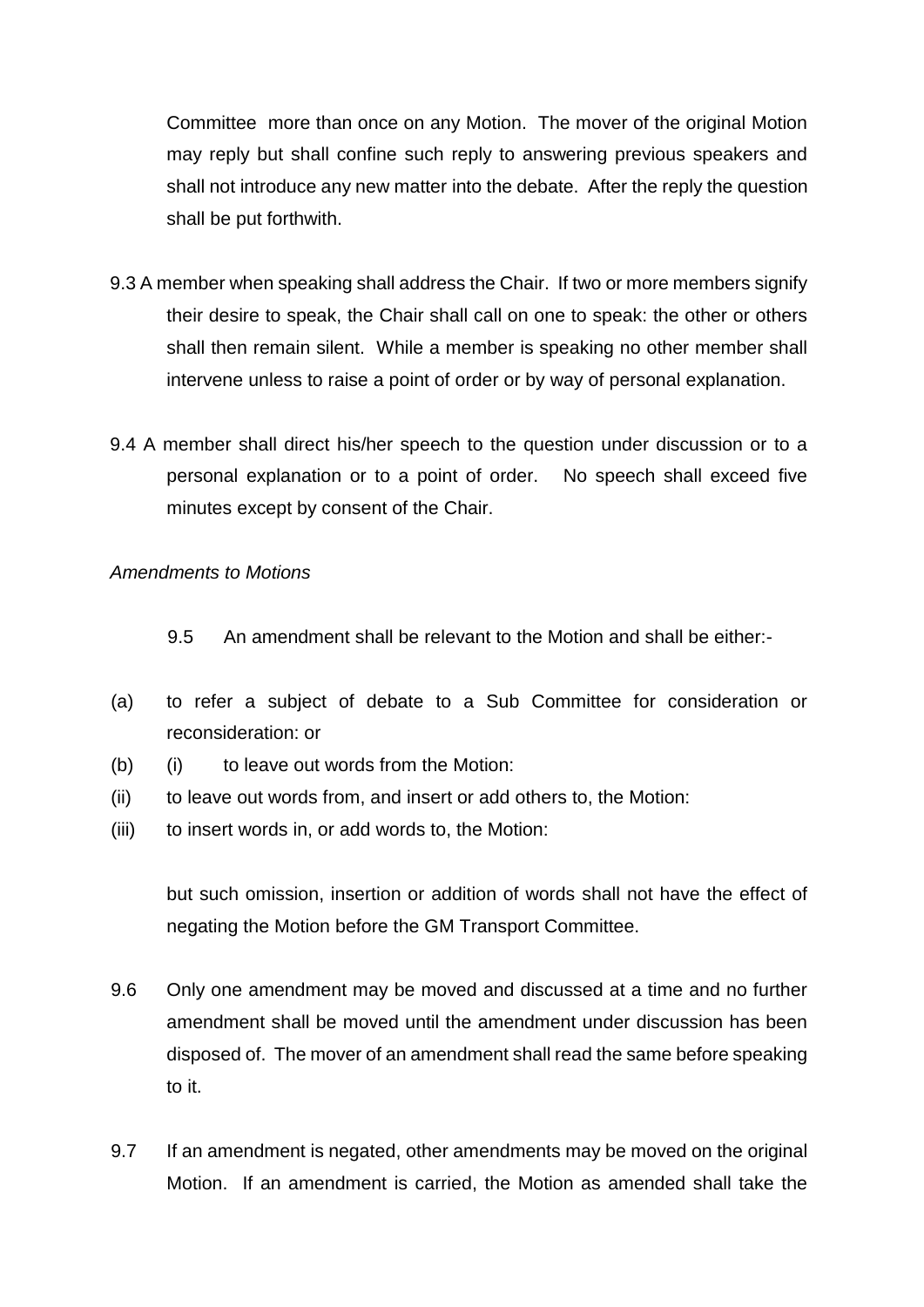place of the original Motion and shall become the substantive Motion upon which any further amendment may be moved, except any amendment which would be inconsistent with that already carried. The right of reply under paragraph 9.2 above shall not extend to the mover of an amendment which, having been carried, has become the substantive Motion. No member shall move more than one amendment on any Motion.

- 9.8 A member may, with the consent of the GM Transport Committee, signified without discussion:-
- (a) alter a Motion of which they have given notice; or
- (b) with the consent of their seconder alter a Motion which they have moved:

if in either case the alteration is one which could be made as an amendment thereto.

- 9.9 A Motion or amendment may be withdrawn by the mover with the consent of the GM Transport Committee (which shall be signified without discussion) and no member may speak upon it after the mover has asked permission for its withdrawal, unless such permission has been refused.
- 9.10 When a Motion is under debate no other Motion shall be moved except the following:-
- (a) That the Motion be amended
- (b) That the GM Transport Committee proceed to the next business
- (c) That the question be put
- (d) That the debate be adjourned
- (e) That the meeting be adjourned
- (f) That the member named be warned
- (g) (By the Chair under paragraph 11.2 below) That the member named leave the meeting, or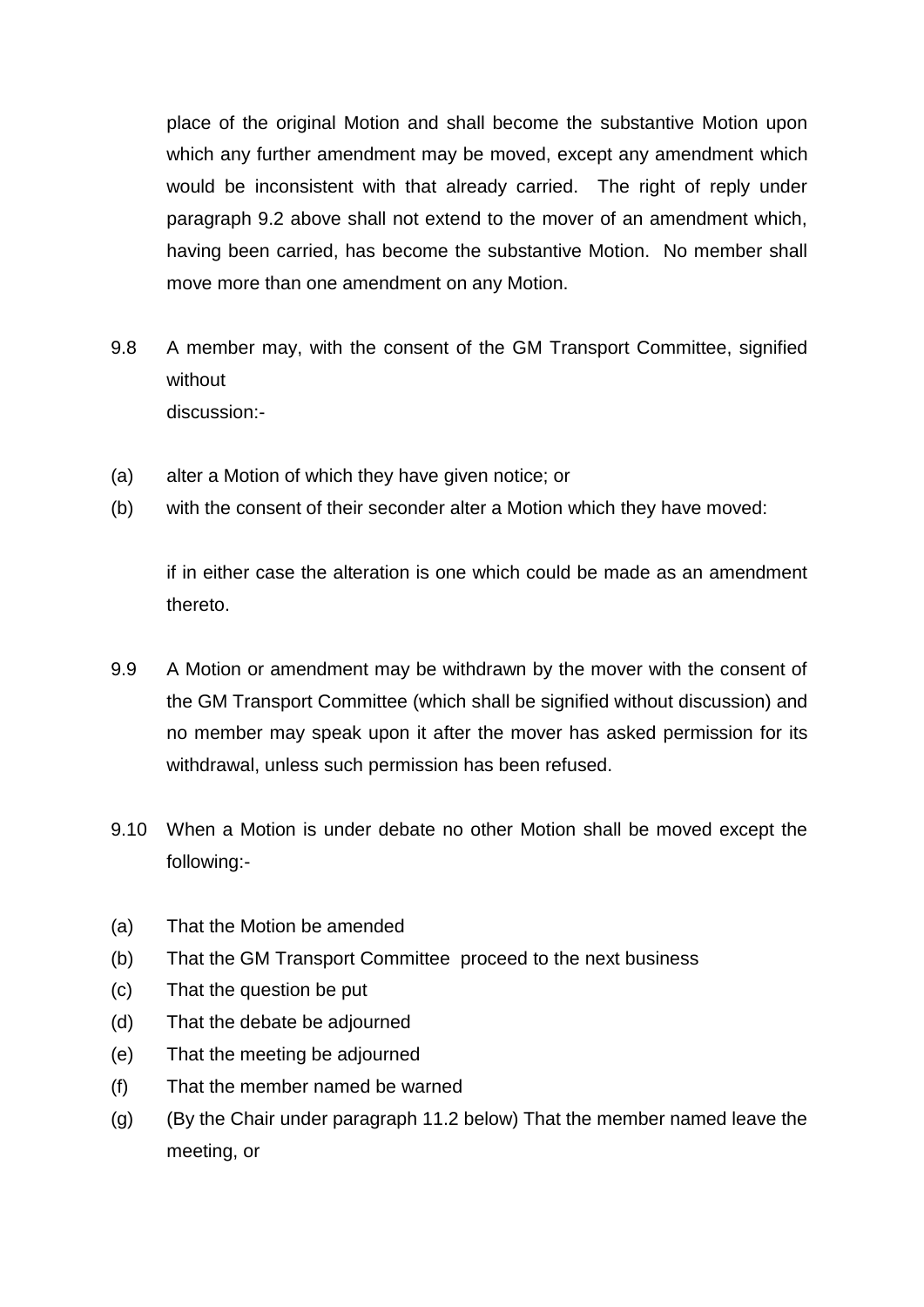- (h) That the press and public be excluded (in accordance with Section 100A of the Local Government Act, 1972).
- 9.11 A member who has not already spoken on the item under consideration may move without comment at the conclusion of a speech of another member "That the GM Transport Committee proceed to the next business", "That the question be put", "That the debate be adjourned" or "That this meeting of the GM Transport Committee be adjourned" and on the seconding of that Motion the Chair shall proceed as follows:
- (a) on a Motion to proceed to the next business, unless in their opinion the original Motion or amendment has been insufficiently discussed, they shall first give the mover of the original Motion a right of reply, and then put to the vote the Motion to proceed to the next business; if this latter Motion is carried, the original Motion or amendment under discussion shall be deemed to be withdrawn.
- (b) on a Motion that the question be put, unless in their opinion the Motion or amendment before the meeting has not been sufficiently discussed, they shall first put to the vote the Motion that the question be put and, if it is carried, they shall then give the mover of the original Motion their right of reply under paragraph 9.2 above, before putting the Motion or any amendment then under discussion to the vote.
- (c) on a Motion to adjourn the debate, if, in the Chair's opinion, the Motion or amendment before the meeting has not been sufficiently discussed, and cannot reasonably be sufficiently discussed on that occasion, they shall put to the vote a Motion to adjourn the debate to the next meeting of the GM Transport Committee, or to a time stated, without giving the mover of the original Motion their right of reply on that occasion; if the adjournment Motion is carried, then, on the resumption of the debate, the Chair shall reintroduce the Motion or amendment before the meeting at the time the debate was adjourned, and the member who moved the adjournment of the debate shall be entitled to speak first.
- (d) on a Motion to adjourn a meeting of the GM Transport Committee until a specified date and time, the Chair shall forthwith put such a Motion to the vote without giving any right of reply to the mover of any Motion under discussion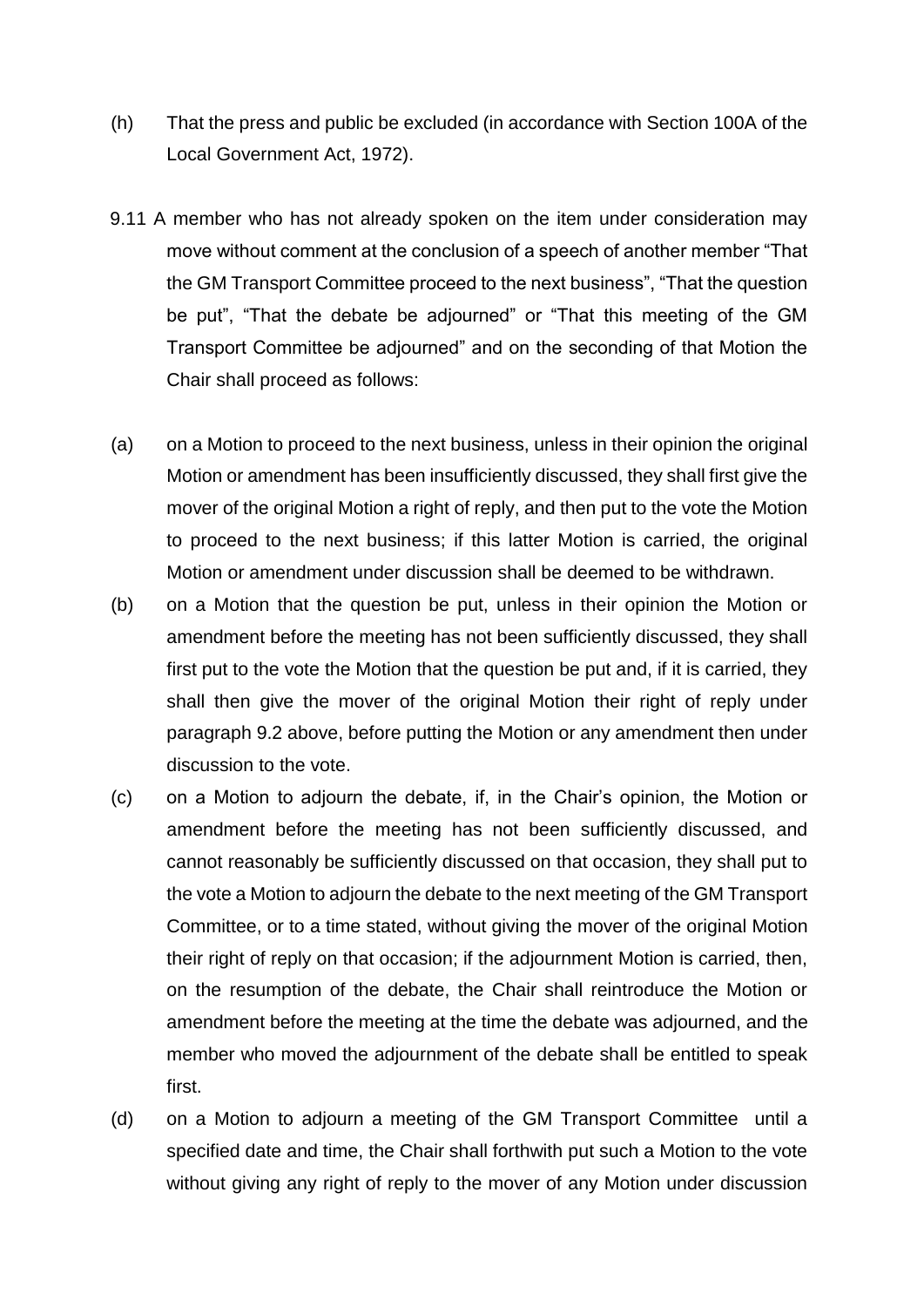and, if the Motion is carried, the remaining business of the day shall stand adjourned until the date and time stated in the Motion. On the resumption of the meeting of the GM Transport Committee the procedure in paragraph 9.11(c) above shall apply.

9.12 No member may move any of the Motions in paragraph 9.11 above on more than one occasion at each meeting and, when such a Motion is not carried, a second Motion of the like nature shall not be made within half an hour unless, in the opinion of the Chair, the circumstances of the question are materially altered.

## *Points of Order*

- 9.13 A member may, with the permission of the Chair, raise a point of order or in personal explanation, and shall be entitled to be heard forthwith. A point of order shall relate only to an alleged breach of the Rules of Procedure or statutory provision and the member shall specify which part of the Rules of Procedure or statutory provision and the way in which they consider it has been broken. A personal explanation shall be confined to some material part of a former speech by the member which they consider to have been misunderstood in the present debate.
- 9.14 The ruling of the Chair on a point of order, or the admissibility of a personal explanation, shall not be open to discussion.
- 9.15 Whenever the Chair intervenes during a debate a member then speaking or offering to speak shall give way.

*Motion to exclude the Press and Public* 

9.16 A Motion to exclude the press and public in accordance with Section 100A of the Local Government Act, 1972 may be moved, without notice, at any meeting of the GM Transport Committee during an item of business whenever it is likely that if members of the public were present during that item there would be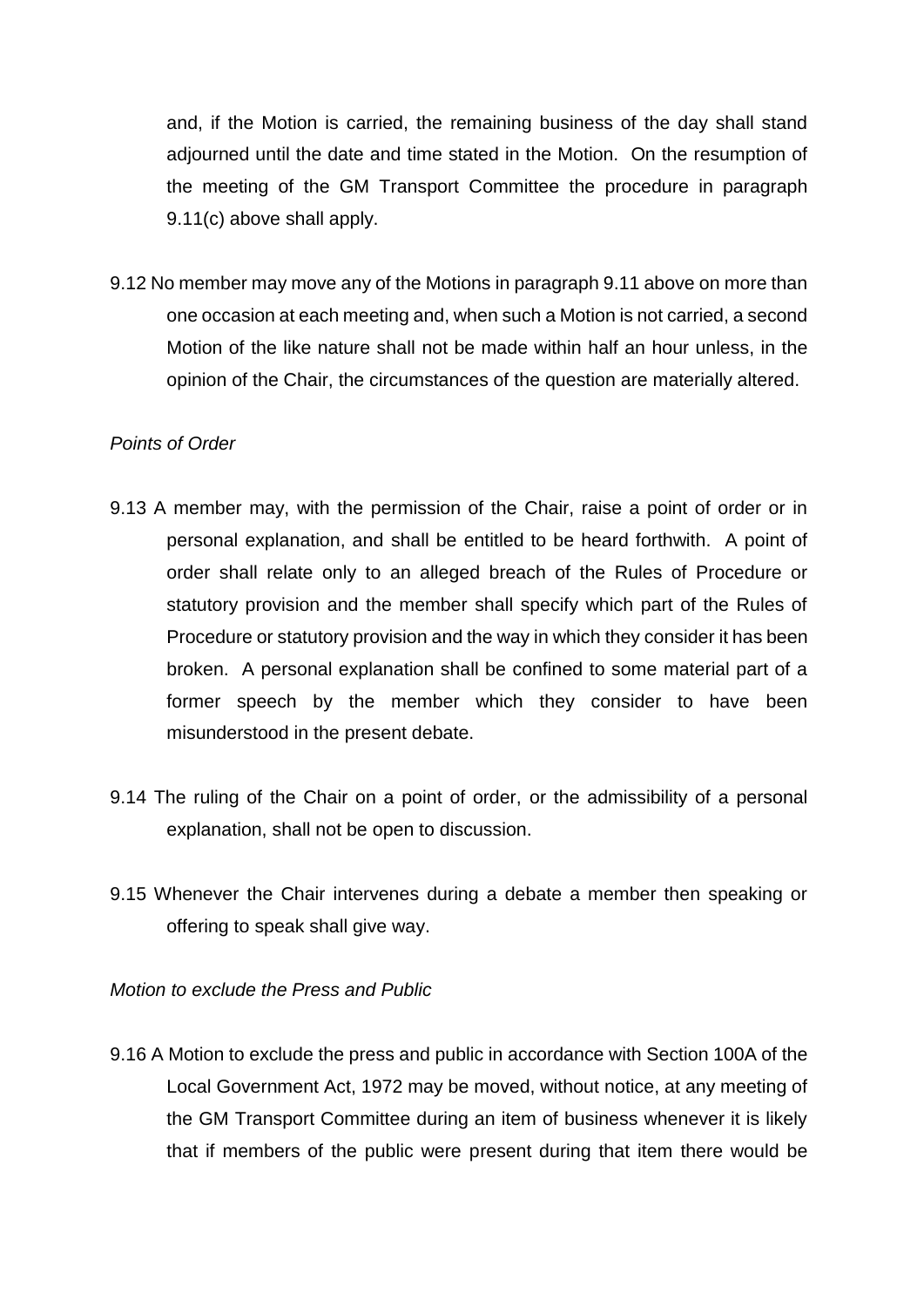disclosure to them of confidential or exempt information as defined in Section 100A of the 1972 Act.

- 10. Voting
- 10.1 Whenever a vote is taken at meetings of the GM Transport Committee it shall be by a show of hands. On the requisition of any member of the GM Transport Committee, supported by four other members who signify their support by rising in their places, and before the vote is taken, the voting on any question shall be recorded so as to show whether each member present gave their vote for or against that question or abstained from voting.
- 10.2\* In the case of an equality of votes, the Chair shall have a second, or casting, vote.
- 10.3\* A member may demand that his/her vote be recorded in the Minutes of the meeting.

## *11. Conduct of Members at meetings*

- 11.1 If at a meeting any member of the GM Transport Committee, misconducts him or herself by persistently disregarding the ruling of the Chair, or by behaving irregularly, improperly or offensively, or by wilfully obstructing the business of the GM Transport Committee, the Chair or any other member may move "That the member named be warned" and the Motion if seconded shall be put and determined without discussion.
- 11.2 If the member named continues such misconduct after a Motion under the foregoing paragraph has been carried, the Chair shall either:-
- (a) move "That the member named leave the meeting" (in which case the Motion shall be put and determined without seconding or discussion); and
- (b) adjourn the meeting of the GM Transport Committee for such period as they consider expedient.
- 11.3 In the event of general disturbance, which in the opinion of the Chair, renders the due and orderly dispatch of business impossible the Chair, in addition to any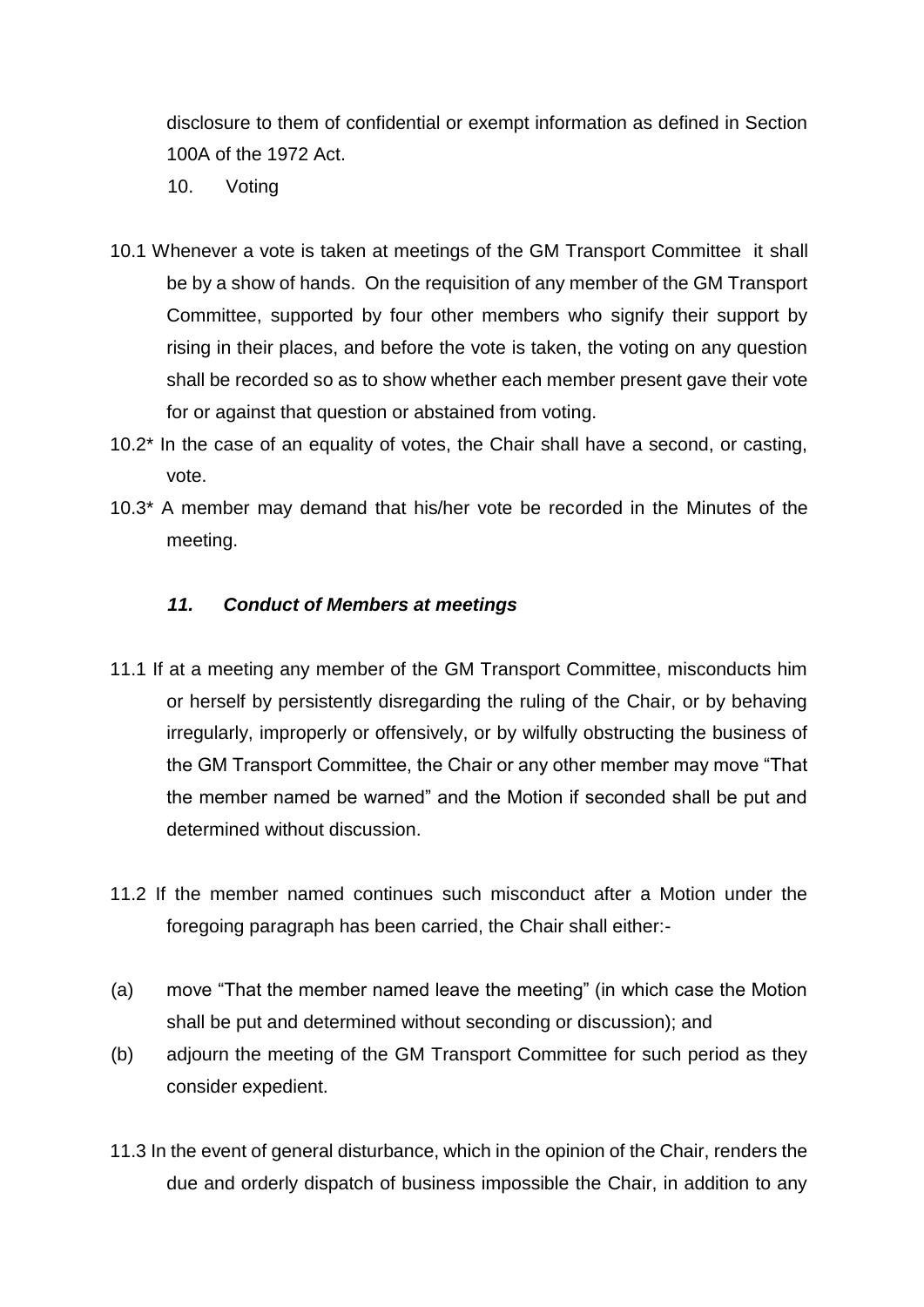other power vested in him or her may, without question put, adjourn the meeting of the GM Transport Committee for such period as he or she considers expedient.

## *12. Disturbance by Members of the Public*

12.1 If a member of the public interrupts the proceedings at any meeting the Chair shall warn him or her. If they continue the interruption the Chair shall order his or her removal from the room. In the case of general disturbance in any part of the room open to the public the Chair shall order that part to be cleared.

## *13. Interests of Members*

13.1\* A member must have regard to the Code of Conduct for Members of the local authority for which they are an elected member and their obligations in relation to the disclosures of, and possible withdrawal from a meeting, for reason of personal and prejudicial interests.

# *14. Appointment of Sub Committees*

- 14.1 The GM Transport Committee shall at the Annual Meeting appoint such Sub Committees as it has at that, or any earlier meeting, resolved to establish; may, at any time, appoint such other Sub Committees as are necessary to carry out the work of the GM Transport Committee; and may, at any time, dissolve a Sub Committee or alter its membership.
- 14.2 The terms of reference of Sub Committees shall be approved by the GM Transport Committee and shall be subject to review at each Annual Meeting.
- 14.3 The GM Transport Committee shall at each Annual Meeting, or whenever there is a vacancy in such office, appoint the Chair of each Sub Committee.
- 14.4 The GM Transport Committee may at any time remove a member from the office of a Sub Committee and appoint another member to fill the resultant vacancy.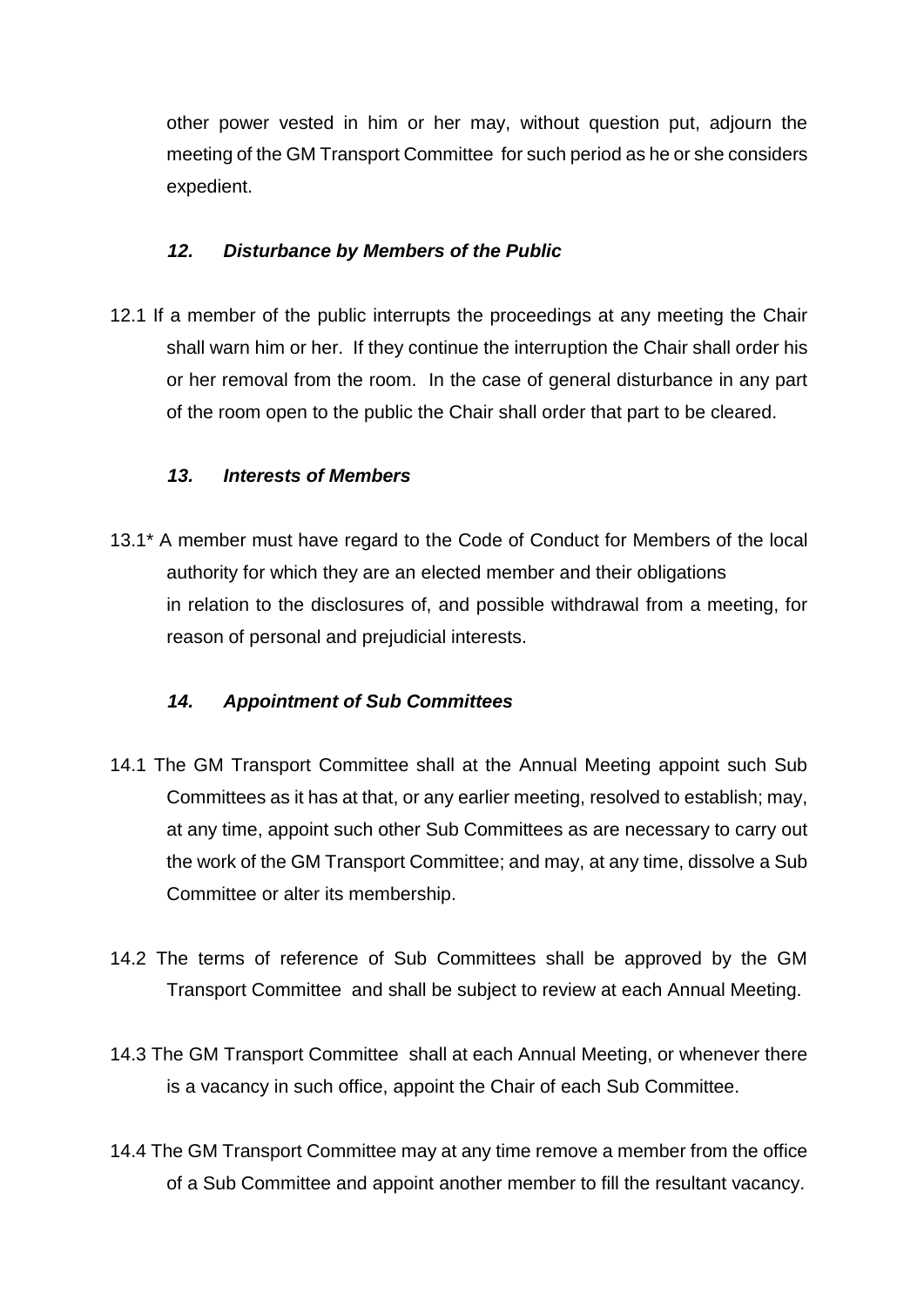- 14.5 A member may resign from the office of Chair of a Sub Committee by notice in writing delivered to the Secretary, the resignation to take effect from the time of receipt of such notice.
- 14.6 Wherever possible, a programme of dates and times of Sub Committee meetings for the ensuing year shall be approved at the Annual Meeting of the GM Transport Committee, or, on the first appointment of a Sub Committee, at any other meeting of the GM Transport Committee. Such a programme shall, however, be capable of variation by the GM Transport Committee, and, in case of urgency, by the Chair of the Sub Committee.
- 14.7 GM Transport Committee members may attend a meeting of any Sub Committee of which they are not a member, but shall not, without the consent of the Chair, take part in any proceedings. They shall not, in any event, move any Motion or amendment, or vote at such a meeting. Such members may attend a Sub Committee meeting during consideration of any business indicated on the agenda as likely to be considered when the public have been excluded, provided advance written notice has been given to the Secretary of the member's intention to attend for the discussion of such business, and his or her reasons for so doing.
- 14.8 A member of the GM Transport Committee who has moved a Motion that has been referred to any Sub Committee shall have notice of the meeting of the Sub Committee at which it is proposed to consider the Motion. They shall have the right to attend the meeting and if the member attends, they shall be afforded an opportunity of explaining the Motion.

#### *15. Publication of Reports*

15.1\* Reports or other documents for the consideration of the GM Transport Committee or a Sub Committee shall be marked "Private & Confidential Not for Publication" only if the Secretary, as Proper Officer under Section 100B(2) of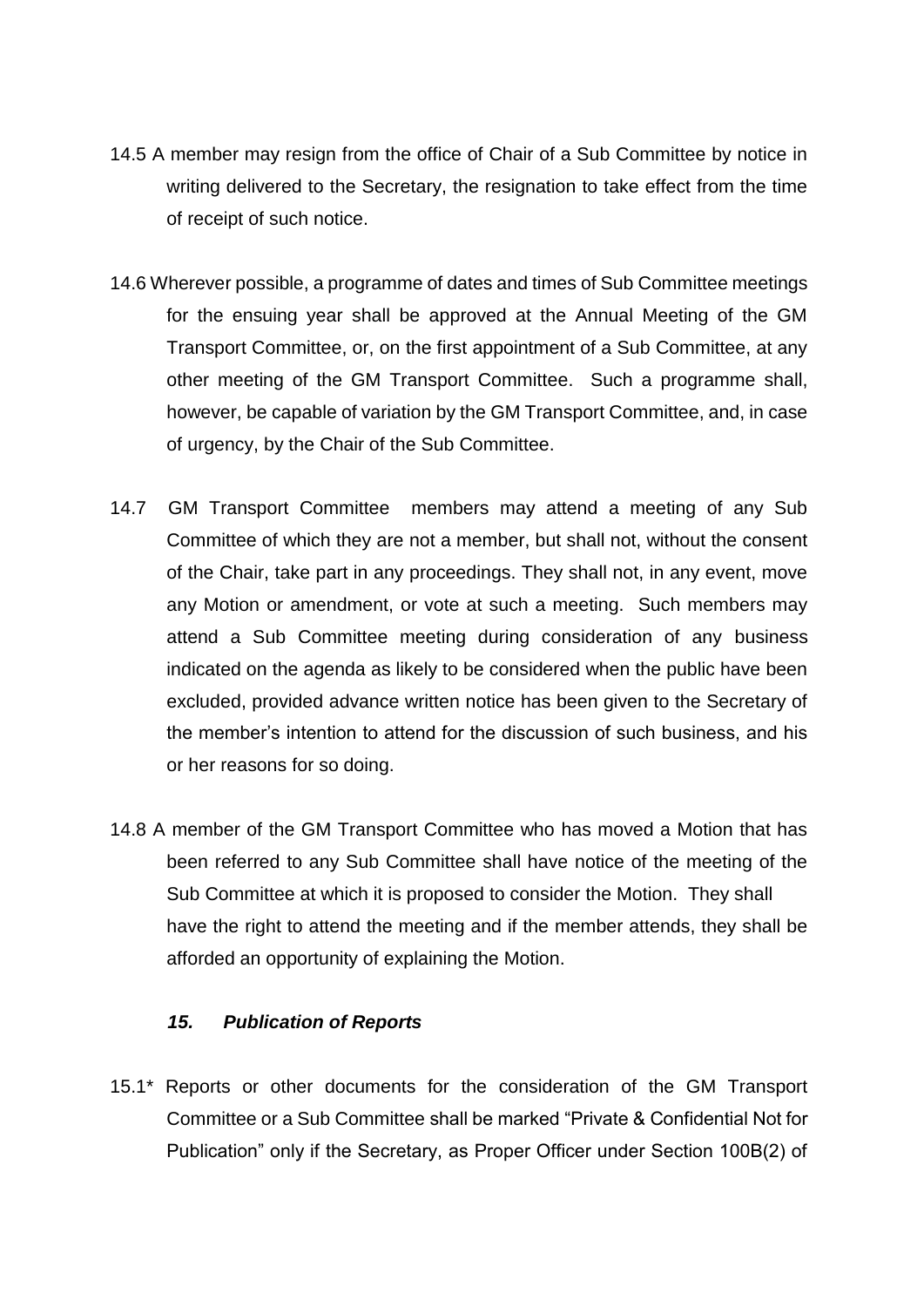the Local Government Act 1972 determines that this should be done on one or more of the grounds specified in the Act.

- 15.2 A Member of the GM Transport Committee or a member of the public may request that an item of business containing exempt information should be taken in public and such a request should be dealt with by the meeting at which the item is to be considered in private as the first item on the agenda. The procedure for dealing with such requests is set out in Rules 16 and 17 below.
- 15.3\* Copies of the agenda of meetings of the GM Transport Committee or its Sub Committees, including prints of reports or other documents to be submitted to the GM Transport Committee or Sub Committees (other than reports or other documents marked "Not for Publication") shall be furnished prior to the meeting to representatives of the press, radio and television and shall also be furnished at the meeting to members of the public attending such meetings. Such documents shall also be made available for public inspection, at least five clear days before any meeting, at Churchgate House, Oxford Street, the Town Hall, Manchester, M1 6EU.
- 15.4\* Where an item or report has been added to an agenda, any revised agenda or additional report shall be available for public inspection as soon as the item or report has been added to the agenda, provided copies are also, at that time, available to members of the .

#### *16. Access to Information Procedure Rules*

- 16.1 Except as otherwise indicated, these rules apply to all meetings of the GM Transport Committee and its Sub Committees.
- 16.2 The Rules in Section 16 do not affect any more specific rights to information contained elsewhere in these Rules of Procedure or the law.

16.3 The GM Transport Committee will supply copies of: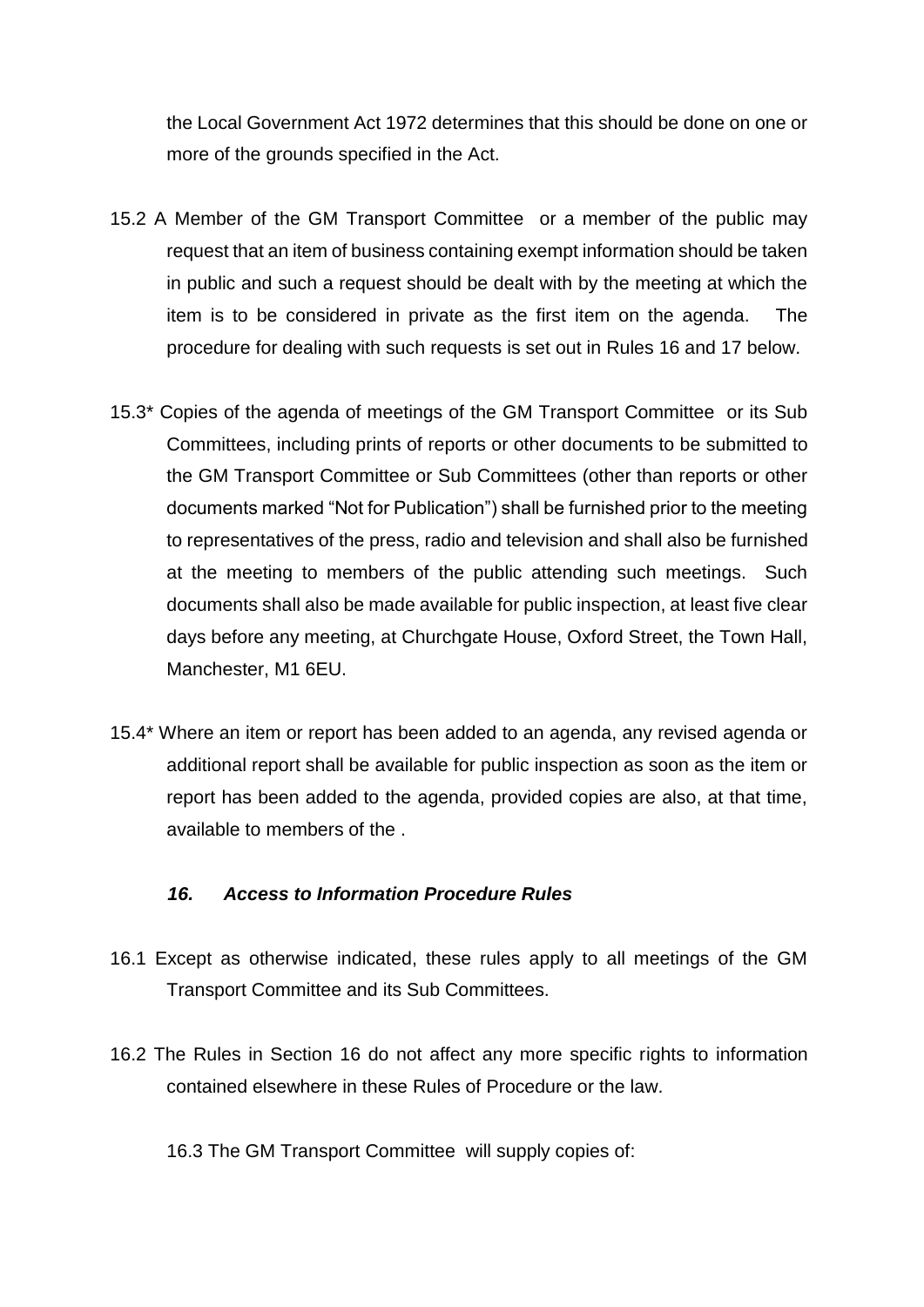- (a) any agenda and reports that are open to public inspection;
- (b) any further statements or particulars, if any, as are necessary to indicate the nature of the items in the agenda; and
- (c) if the Secretary thinks fit, copies of any other documents supplied to members in connection with an item

to any person on payment of a charge for postage and any other costs.

- 16.4 The GM Transport Committee will make available copies of the following for six years after a meeting:
- (a) the minutes of the meeting, excluding any part of the minutes of proceedings when the meeting was not open to the public or which disclose exempt or confidential information;
- (b) a summary of any proceedings not open to the public where the minutes open to inspection would not provide a reasonably fair and coherent record;
- (c) the agenda for the meeting;
- (d) reports relating to items when the meeting was open to the public.
- 16.5 The relevant Chief Officer will set out in every report a list of those documents (called background papers) relating to the subject matter of the report that in his/her opinion:
- (a) disclose any facts or matters on which the report or an important part of the report is based; and
- (b) which have been relied on to a material extent in preparing the report but does not include published works or those which disclose exempt or confidential information.

# *17. Exclusion of access by the public to meetings*

*(a) Confidential information – requirement to exclude public*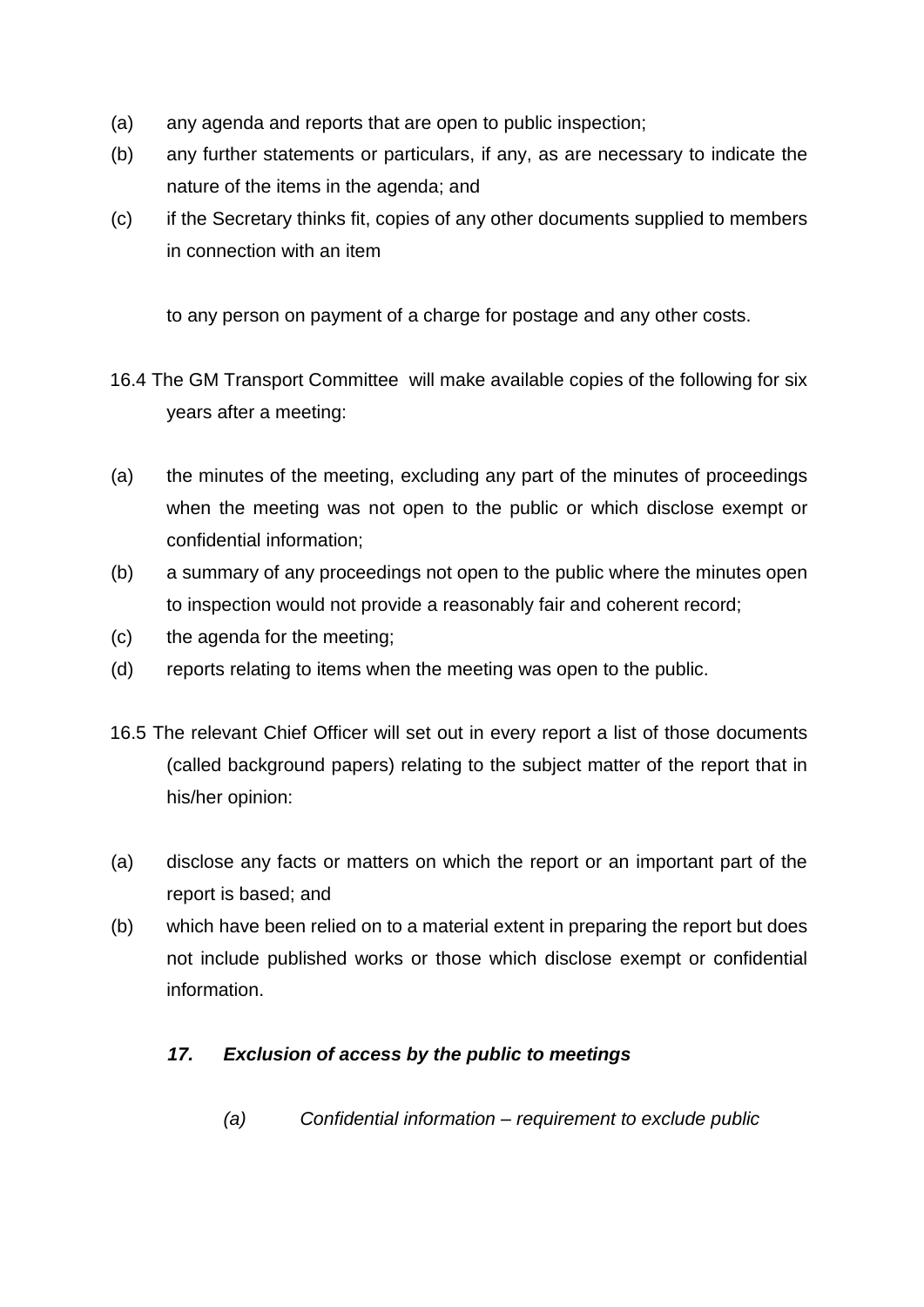- 17.1 The public must be excluded from meetings whenever it is likely in view of the nature of the business to be transacted or the nature of the proceedings that confidential information would be disclosed.
- 17.2 Where the meeting will determine any person's civil rights or obligations, or adversely affect their possessions, Article 6 of the Human Rights Act establishes a presumption that the meeting will be held in public unless a private hearing is necessary for one of the reasons stated in Article 6.

# *(b) Meaning of confidential information*

17.3 Confidential information means information given to the GM Transport Committee by a Government department on terms that forbid its public disclosure or information that cannot be publicly disclosed by reason of a Court Order or any enactment.

# *(c) Meaning of exempt information*

- 17.4 Exempt information means information falling within the following categories (subject to any qualifications):
- (i) information relating to any individual;
- (ii) information which is likely to reveal the identity of any individual;
- (iii) information relating to the financial or business affairs of any particular person (including the authority holding that information);
- (iv) information relating to any consultations or negotiations, or contemplated consultations or negotiations in connection with any labour relations matter arising between the GM Transport Committee or a Minister of the Crown and employees of, or office holders under, the GM Transport Committee;
- (v) information in respect of which a claim to legal professional privilege could be maintained in legal proceedings;
- (vi) information which reveals that the GM Transport Committee proposes a) to give under any enactment a notice under or by virtue of which requirements